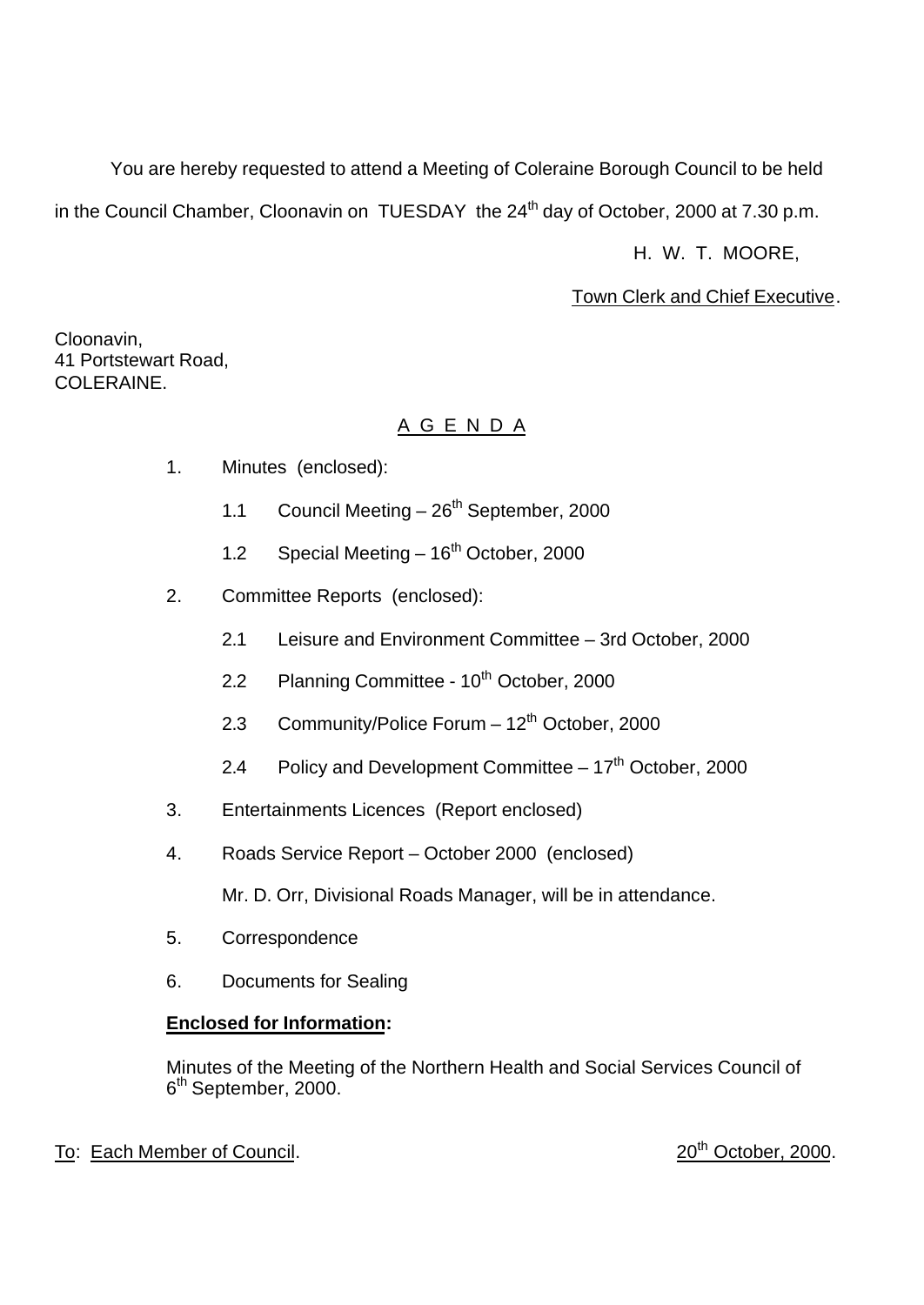## **COLERAINE BOROUGH COUNCIL**

Minutes of proceedings of Coleraine Borough Council held in the Council Chamber, Cloonavin on Tuesday, 26th September, 2000 at 7.30 p.m.

**Convened:** As per Notice attached

The Mayor, Councillor E. A. Johnston (Mrs.) in the Chair

The Deputy Mayor, Councillor B. E. Dempsey (Mrs.)

## **Aldermen**

C. S. Alexander (Ms.) W. J. McClure P. E. A. Armitage (Mrs.) W. J. Watt  $($  Items 3.1.1 – 15.0)

## **Councillors**

| R. S. Bolton            | N. F. Hillis            |
|-------------------------|-------------------------|
| J. M. Bradley           | G. L. McLaughlin        |
| (Items $3.1.1 - 15.0$ ) | R. A. McPherson         |
| O. M. Church (Mrs.)     | E. M. Mullan            |
| W. T. Creelman          | (Items $3.1.1 - 15.0$ ) |
| (Items $3.1.2 - 15.0$ ) | E. O'Hara               |
| J. J. Dallat            |                         |

# **Officers in**

| Attendance: | Town Clerk and Chief Executive, Director of Leisure    |
|-------------|--------------------------------------------------------|
|             | Services (Items $1.0 - 3.1.3$ ), Director of Corporate |
|             | Services, Director of Environmental Health,            |
|             | Director of Technical Services, Senior Technical       |
|             | <b>Officer and Administrative Assistant</b>            |
|             |                                                        |

**Apologies:** Alderman King, Councillors Barbour, Mrs. Black, McClarty, Mathews and Stewart

## **1.0 MINUTES**

The Minutes of the Council Meeting of  $25<sup>th</sup>$  July, 2000 and the Special Meeting of 11<sup>th</sup> September, 2000 were confirmed and signed.

#### **2.0 COMMITTEE REPORTS**

| 2.1 | Leisure and Environment | The Chairman, Councillor O'Hara, moved the<br>adoption of the Leisure and Environment<br>Committee Report; this was duly seconded by<br>Alderman Watt. |
|-----|-------------------------|--------------------------------------------------------------------------------------------------------------------------------------------------------|
|     |                         |                                                                                                                                                        |

Matters arising:

2.1.1 Entertainments Licence – The Director of Technical Services reported Transfer – The Golf Hotel, that two letters of objection had been received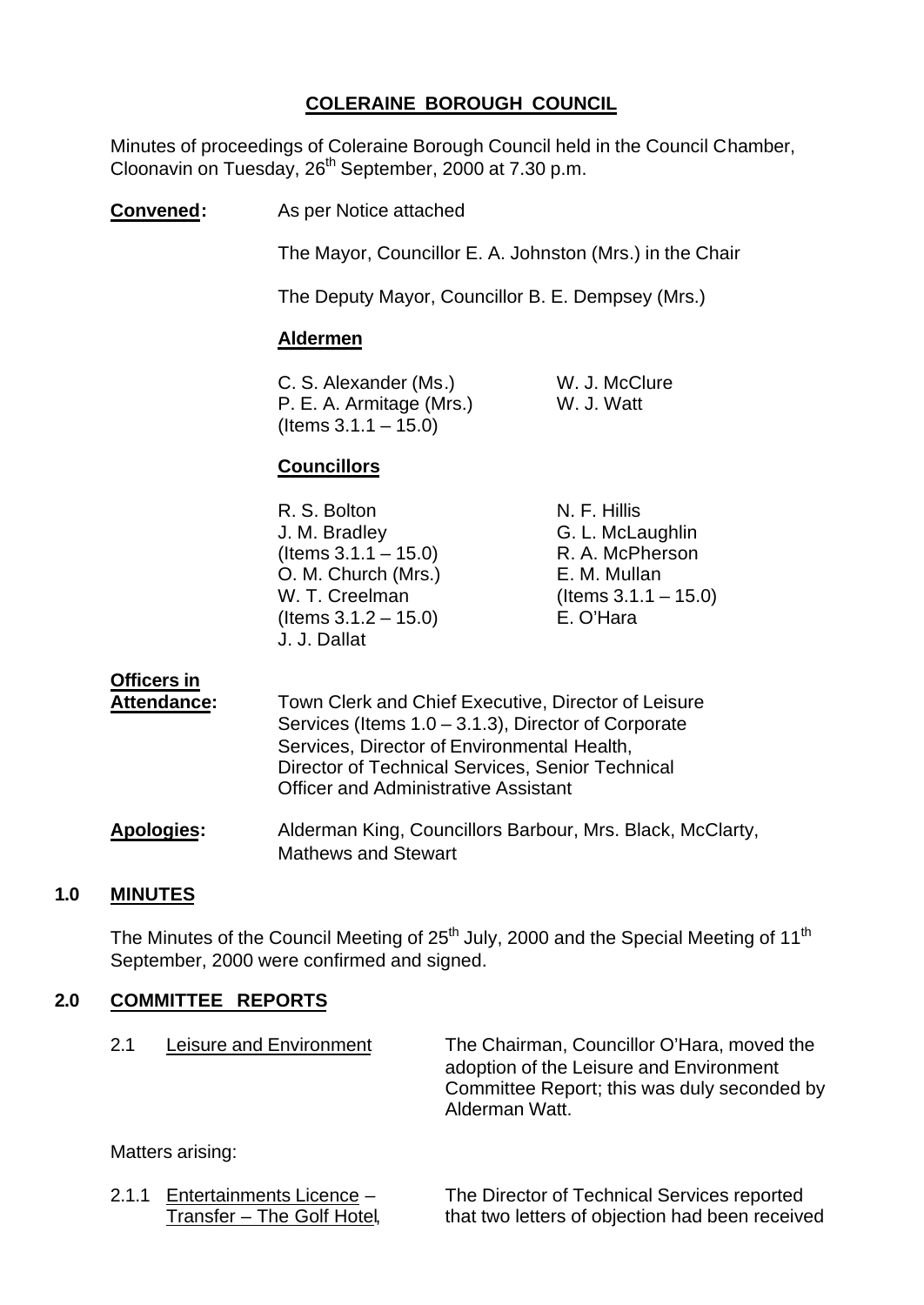|       | Castlerock                         | in respect of this transfer.                                                                                                                                                                                                     |
|-------|------------------------------------|----------------------------------------------------------------------------------------------------------------------------------------------------------------------------------------------------------------------------------|
|       |                                    | The Senior Technical Officer read letters from<br>the Hanns Family, 15 Main Street, Castlerock<br>and Mrs. J. A. Hamilton, 8B Main Street,<br>Castlerock objecting to noise emissions from the<br>premises during entertainment. |
|       |                                    | Mr. S. Lyle, applicant, addressed Council and<br>elaborated on work carried out.                                                                                                                                                 |
|       |                                    | The Director of Technical Services recommended<br>that the Licence be granted for six months subject<br>to the following conditions:                                                                                             |
|       |                                    | (a) All emergency exit doors in the areas<br>licensed for entertainment to be kept<br>closed during periods of entertainment.<br>These doors to be fitted with alarms.                                                           |
|       |                                    | (b) If noise complaints continue an electronic<br>limiting device should be installed.                                                                                                                                           |
|       |                                    | Council agreed to approve the licence transfer<br>subject to the above conditions.                                                                                                                                               |
| 2.1.2 | <b>Arcadia Improvement Scheme</b>  | Following discussion it was proposed by Councillor<br>Hillis and seconded by Alderman Ms. Alexander:                                                                                                                             |
|       |                                    | That Council accept the renovation<br>proposals for the existing building<br>to provide café and toilet facilities.                                                                                                              |
|       |                                    | On being put to the meeting the proposal was<br>carried, eleven members voting in favour and no<br>one voting against.                                                                                                           |
| 2.1.3 | <b>Roads Service - Portstewart</b> | Reference was made to the letter from the Traffic<br>and Network Development Manager advising that<br>Roads Service now intended to erect railings along<br>the whole length of Portstewart Promenade.                           |
|       |                                    | Members expressed disappointment that the<br>original proposal to erect railings on only part of<br>The Promenade had been arbitrarily extended.                                                                                 |
|       |                                    | The Committee Report was, therefore, adopted subject to these amendments.                                                                                                                                                        |
| 2.2   | <b>Planning Committee</b>          | The Chairman, Councillor McLaughlin, moved the<br>adoption of the Planning Committee Report; this<br>was duly seconded by Councillor O'Hara and                                                                                  |

2.3 Policy and Development The Vice Chairman, Councillor Bradley, moved

agreed.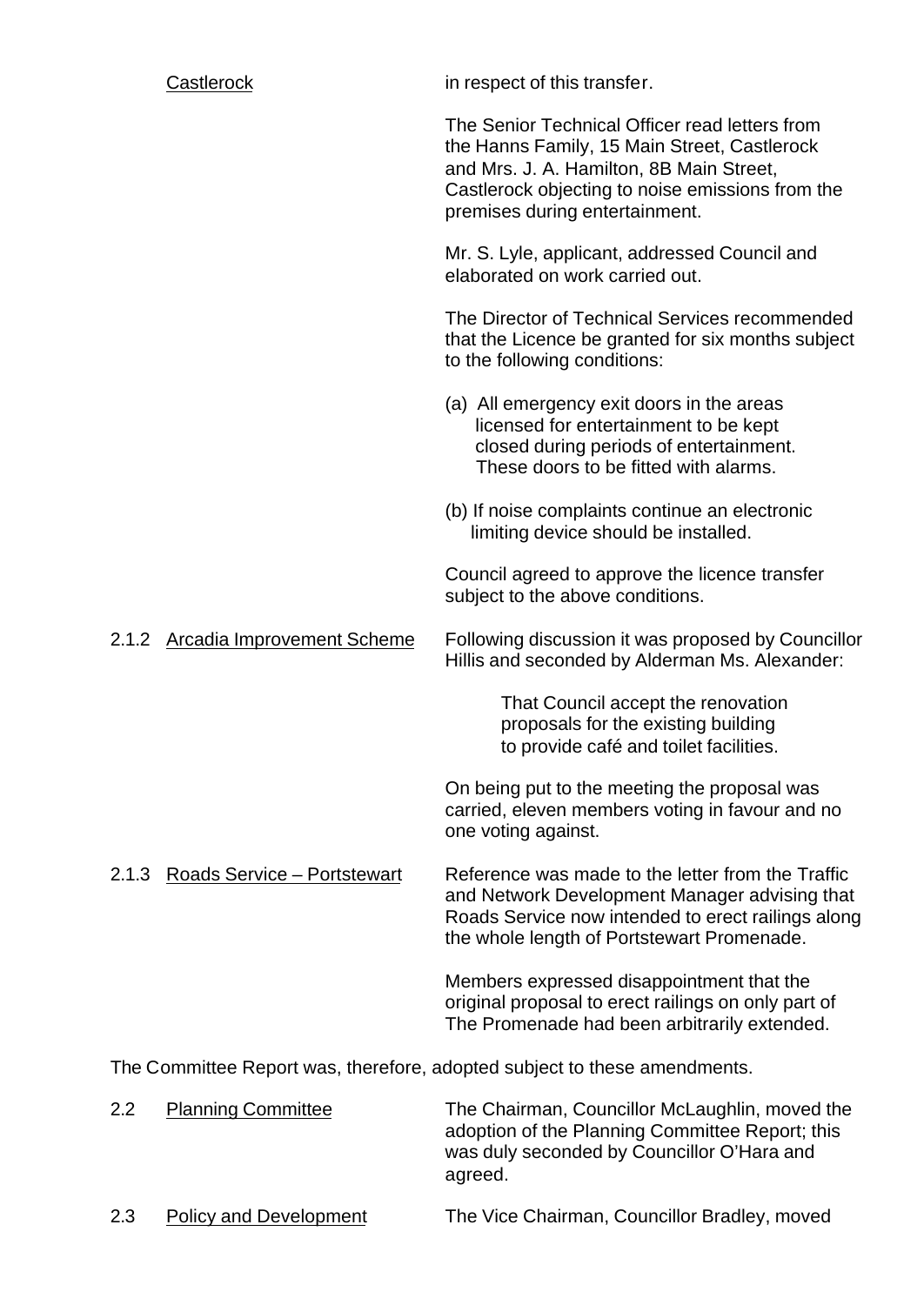| Committee<br>Matters arising:                                                       | the adoption of the Policy and Development<br>Committee Report; this was duly seconded by<br>Alderman McClure.                                                                                                            |
|-------------------------------------------------------------------------------------|---------------------------------------------------------------------------------------------------------------------------------------------------------------------------------------------------------------------------|
| 2.3.1<br>Review of Councillors'<br>Allowances                                       | Councillor McLaughlin reported on the Annual<br>General Meeting of The National Association of<br>Councillors which had been held in Newry on 22 <sup>nd</sup><br>and 23 <sup>rd</sup> September, 2000.                   |
|                                                                                     | It was noted that the Department of the<br>Environment had agreed to extend the consultation<br>period, on proposals for the amendment of the<br>current system of Councillors' Allowances, for a<br>further month.       |
|                                                                                     | This matter would be considered at the October<br>meeting of the Policy and Development Committee.                                                                                                                        |
| 2.3.2<br><b>Bio-Northern Ireland</b><br>Conference $-1st - 3rd$<br>October, 2000    | In response to a query regarding the Bio-<br>Northern Ireland Conference the Town Clerk<br>and Chief Executive advised that two members,<br>The Mayor and Chairman of Committee and two<br>officers would be attending.   |
|                                                                                     | Any other members interested in attending the<br>Conference were requested to notify the Town<br>Clerk and Chief Executive as soon as possible.                                                                           |
| 2.3.3 Allocating Resources to<br><b>Health and Social Services</b><br><b>Boards</b> | Councillor McLaughlin reported on his attend-<br>ance at the pre-consultation workshop in<br>Ballymena on 25 <sup>th</sup> September, 2000.                                                                               |
|                                                                                     | Members noted that the Department proposed to<br>change the capitation formula for the allocation of<br>revenue resources to the four Health and Social<br>Services Boards by 2001.                                       |
| <b>Interim Report - Railways</b><br>2.3.4<br><b>Task Force</b>                      | In response to a query the Town Clerk and<br>Chief Executive reported on the meeting held on<br>26 <sup>th</sup> September, 2000 with members of the<br>Railways Task Force and the Minister for Regional<br>Development. |
|                                                                                     | The Northern Corridor Railways Group would<br>continue to lobby Government to secure funding for<br>the retention and enhancement of the<br>Londonderry/Belfast rail link.                                                |
| Committoo Donort was thoroforo                                                      | adopted qubiest to these emendments                                                                                                                                                                                       |

The Committee Report was, therefore, adopted subject to these amendments.

# **3.0 TENDERS - SKIPS**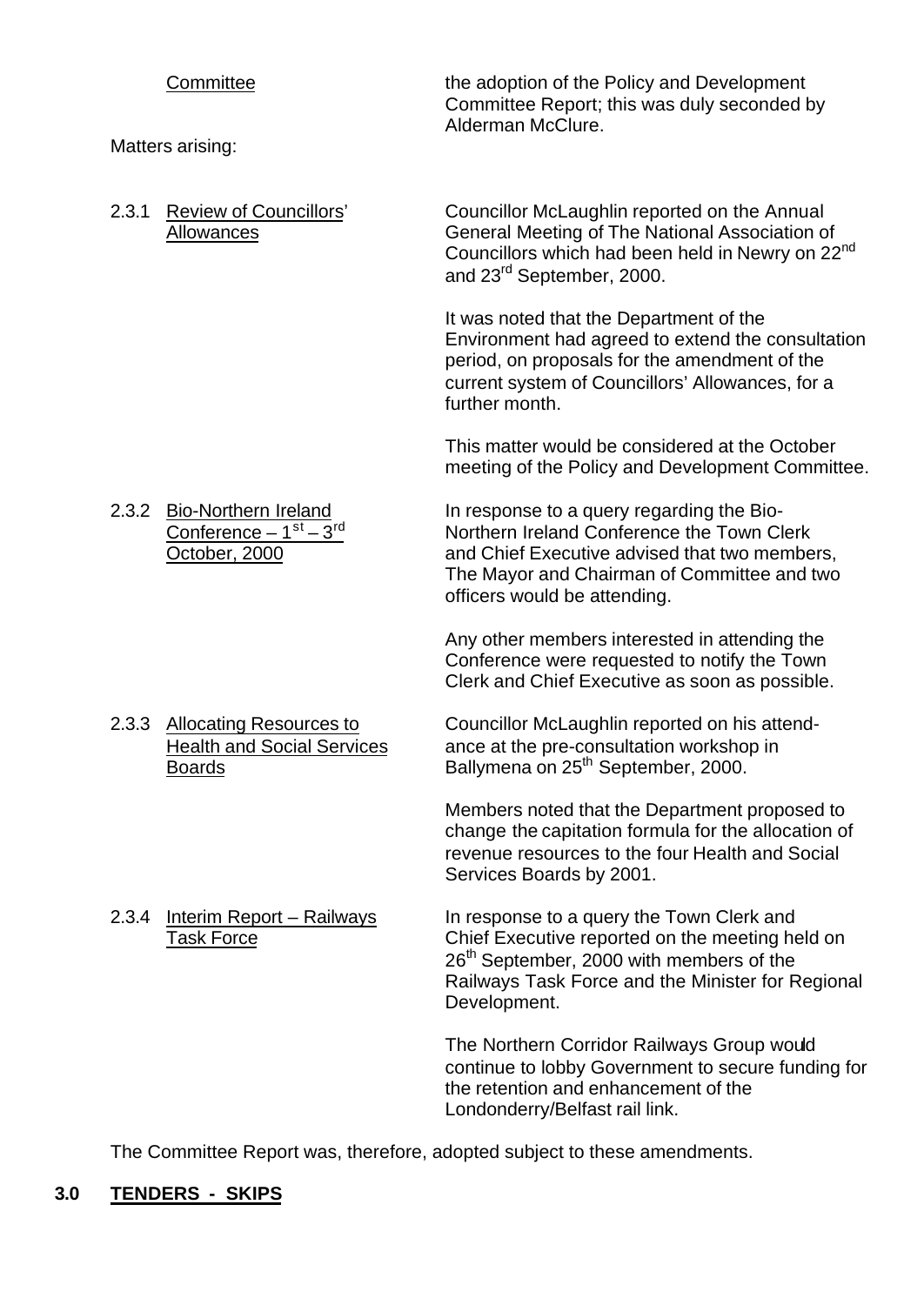The Director of Technical Services' Report on Tenders for Skips was considered (previously supplied).

Seven tenders had been received as follows:

| <b>Manufacturer</b>                      | <b>Tender</b><br><b>Amount</b> |
|------------------------------------------|--------------------------------|
| 1. Roe Engineering, Coleraine            | 8,400                          |
| 2. A Farlow, Garvagh                     | 8,798                          |
| 3. TBF Thompson (Eng) Ltd., Garvagh      | 10,920                         |
| 4. B B Engineering, Coleraine            | 11,100                         |
| 5. Numac Waste Systems Ltd., Newry       | 11,400                         |
| 6. Arcadian Manufacturing Ltd., Portrush | 11,460                         |
| 7. Top Frame Engineering, Castledawson   | 14,000                         |
|                                          |                                |

## Agreed:

That the lowest tender from Roe Engineering, Coleraine, in the sum of £8,400, be accepted.

## **4.0 SPECIAL MEETINGS - COUNCIL/COMMITTEES**

It was agreed that Special Meetings be held as follows:

## **Council**

16<sup>th</sup> October, 2000 - 6 p.m. - Review of Capital Programme (Workshop); 25<sup>th</sup> October, 2000 - 7 p.m. - Appointment of Harbour Commissioners;

Policy and Development Committee

 $25<sup>th</sup>$  October, 2000 (immediately following Special Council Meeting) – Tourism Development Strategy;

Leisure and Environment Committee

 $30<sup>th</sup>$  October, 2000 – 7.30 p.m. – Rugby Avenue lands.

It was further agreed that the following Special Meetings be held during November:

**Council** 

Response to Acute Hospital Review;

Planning Committee

Review of consultative process.

# **5.0 LOCAL GOVERNMENT ARTS CONFERENCE**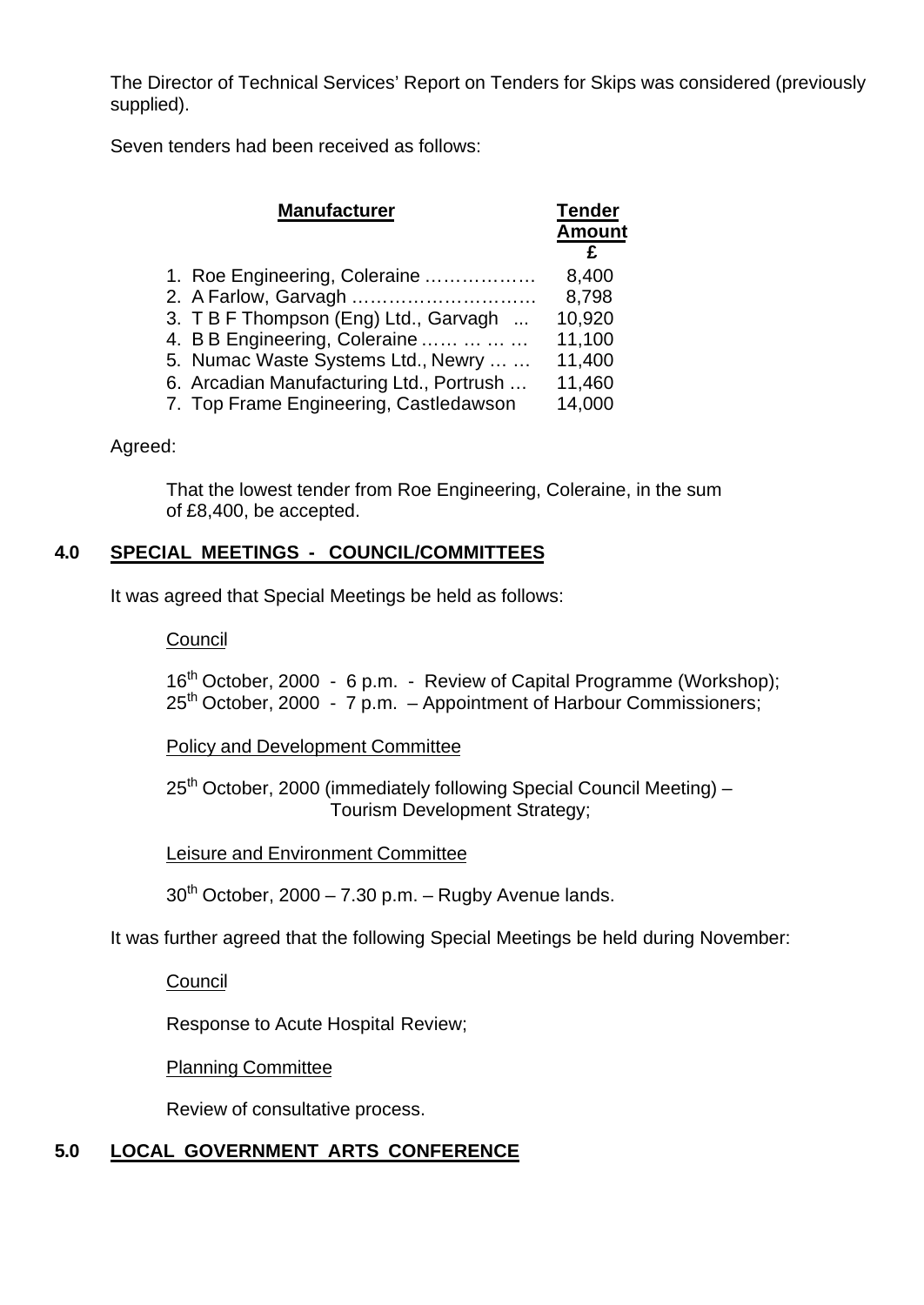Reported that Councillor Mullan was unable to attend the Local Government Arts Council Conference to be held in Bangor, Co. Down on 28<sup>th</sup> and 29<sup>th</sup> September, 2000. No other member was available to attend.

Noted.

# **6.0 LOCAL POLICING INFORMATION**

The Town Clerk and Chief Executive advised members that the contents of the Local Policing Information package would be considered at the Police Liaison Committee meeting to be held on  $12<sup>th</sup>$  October, 2000.

Noted.

## **7.0 PLANNING SERVICE MANAGEMENT BOARD - PLANNING APPLICATION NO. C/99/0876/F BUSH FILLING STATION, BUSHMILLS ROAD, COLERAINE**

Read letter from the Planning Service Management Board regarding the above planning application which had been referred for consideration.

Following careful consideration of the submission from Council, the Management Board had concluded that the Department should not grant planning permission.

Noted.

## **8.0 HOUSE OF LORDS APPOINTMENTS COMMISSION - NOMINATIONS FOR NON-PARTY POLITICAL MEMBERS OF THE HOUSE OF LORDS**

Read letter from the House of Lords Appointments Commission seeking nominations for non-party political members of the House of Lords.

Noted.

## **9.0 NORTHERN HEALTH AND SOCIAL SERVICES BOARD**

Tabled:

Minutes of the Northern Health and Social Services Board dated  $15<sup>th</sup>$  June, 2000.

# **10.0 NORTHERN IRELAND HOUSING COUNCIL**

Tabled:

Minutes of the Northern Ireland Housing Council dated  $8^{th}$  June, 2000 and 10<sup>th</sup> August, 2000.

## **11.0 NORTHERN IRELAND CONSUMER COMMITTEE FOR ELECTRICITY**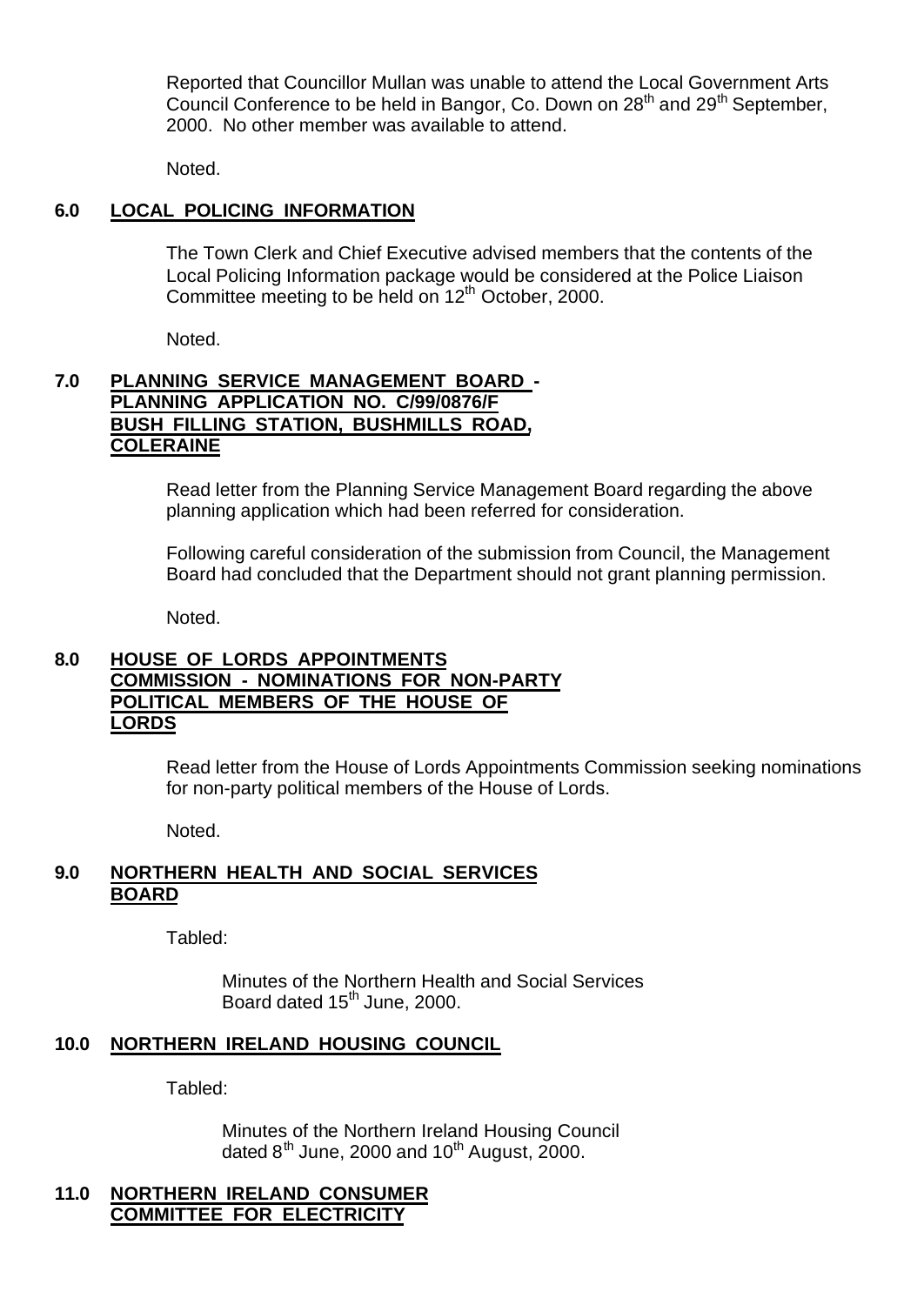Tabled:

Northern Ireland Consumer Committee for Electricity - Annual Report 1998/2000.

## **12.0 CAUSEWAY HEALTH AND SOCIAL SERVICES TRUST**

Tabled:

Causeway Health and Social Services Trust –

Annual Report 1999 – 2000.

# **13.0 NORTHERN IRELAND AMBULANCE SERVICE**

Tabled:

Northern Ireland Ambulance Service – Annual Report 1999/2000.

# **14.0 DOCUMENTS FOR SEALING**

Resolved:

That the following documents be sealed:

| 1. Grant of Easement and<br><b>Counterpart</b>                 | Sewage connection to sewer at Anderson<br>Park Playing Field, Coleraine;<br>Council - to- Dunnes Stores (Bangor) Ltd.  |  |
|----------------------------------------------------------------|------------------------------------------------------------------------------------------------------------------------|--|
| 2. Application Form in triplicate -<br>Charities Act (NI) 1964 | Land at Anderson Park, Coleraine;<br>Council -to- Roads Service.                                                       |  |
| 3. Lease and Two Counterparts                                  | Land between Ballysally and Millburn Estates,<br>Coleraine;<br>Council -to- The Woodland Trust.                        |  |
| 4. Contract Agreement and<br>Counterpart                       | Craigahulliar Landfill Site, Portrush -<br>Cell 1 Capping Contract;<br>Council – with- F. P. McCann Ltd., Magherafelt. |  |
| 5. Cemetery Titles                                             | Registration Numbers 2617 – 2647 inclusive<br>and 2610:                                                                |  |
|                                                                | Agherton<br>-1<br>Ballywillan 12<br>Coleraine 13<br>Portstewart<br>6                                                   |  |

Advanced Deeds:

Ballywillan 1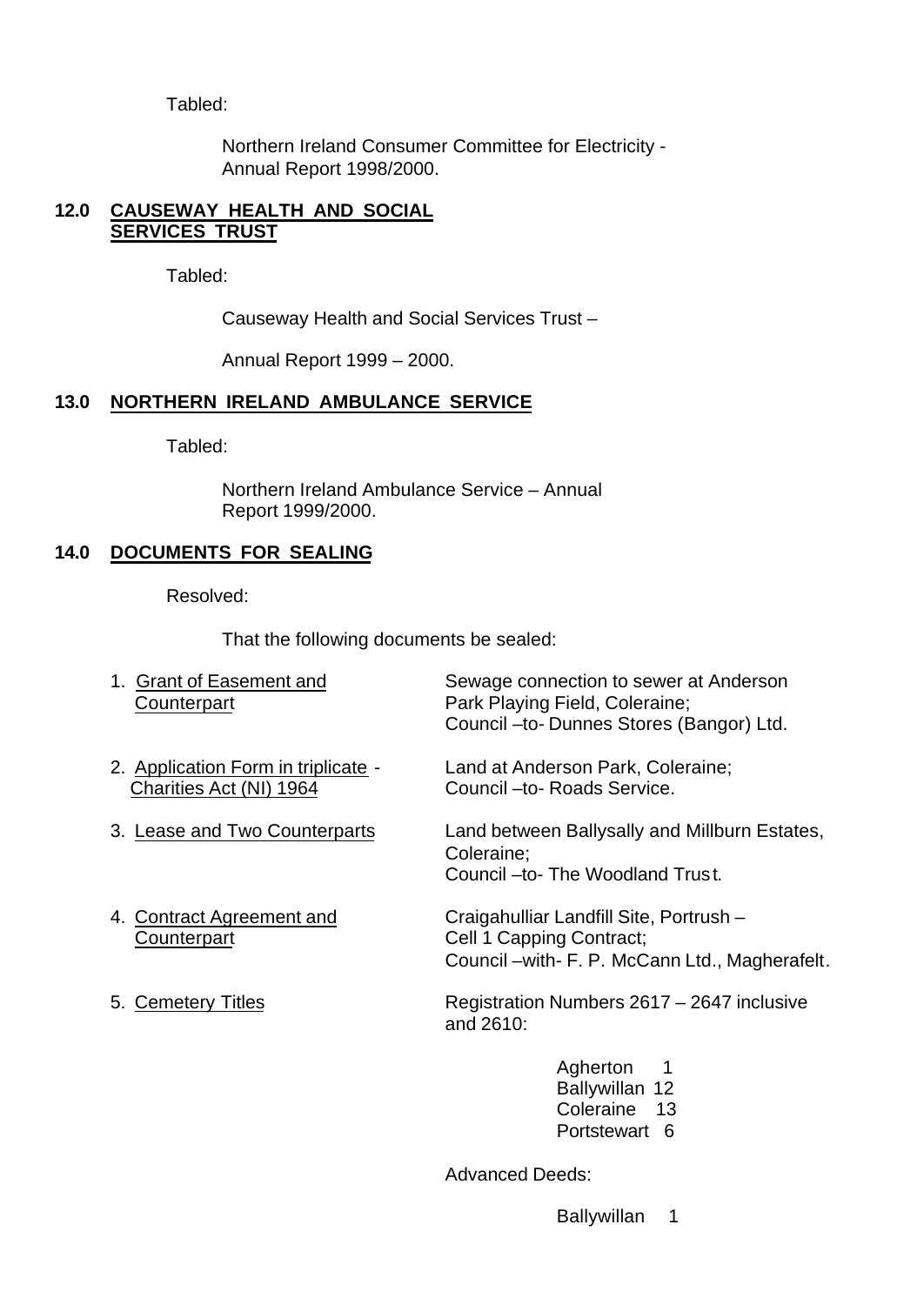Coleraine 2 Portstewart 1

- 6. Car Loan Agreements (a) J. Allen Environmental Health Officer;
	- (b) G. Delargy Environmental Health Officer.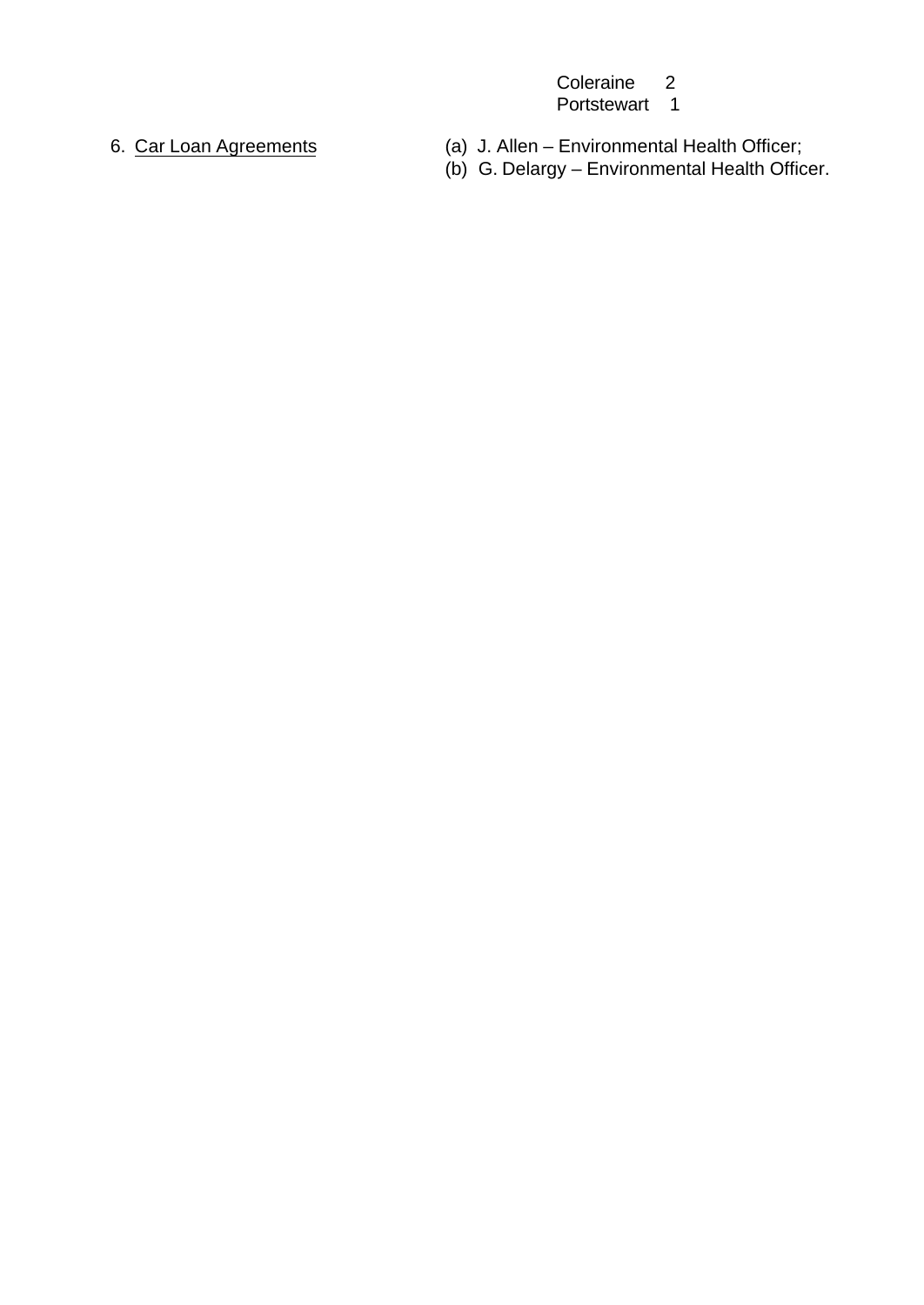# **SPECIAL MEETING**

# **16th October, 2000.**

| Convened:                                | supplied)                                                                                                                                                                        | To consider and approve a five year programme of<br>capital development works (Draft Programme previously                           |  |
|------------------------------------------|----------------------------------------------------------------------------------------------------------------------------------------------------------------------------------|-------------------------------------------------------------------------------------------------------------------------------------|--|
| <b>Present:</b>                          | The Mayor, Councillor E. A. Johnston (Mrs.)                                                                                                                                      |                                                                                                                                     |  |
|                                          | The Deputy Mayor, Councillor B. E. Dempsey (Mrs.)                                                                                                                                |                                                                                                                                     |  |
|                                          | <b>Aldermen</b>                                                                                                                                                                  |                                                                                                                                     |  |
|                                          | C. S. Alexander (Ms.)<br>(Items $1.0 - 1.3.7$ )<br>P. E. A. Armitage (Mrs.)                                                                                                      | W. H. King<br>W. J. McClure                                                                                                         |  |
|                                          | <b>Councillors</b>                                                                                                                                                               |                                                                                                                                     |  |
|                                          | D. D. Barbour<br>E. T. Black (Mrs.)<br>R. S. Bolton<br>O. M. Church (Mrs.)<br>W. T. Creelman<br>J. J. Dallat<br>(Items $1.1.1 - 1.3.6$ )<br>N. F. Hillis<br>(Items $1.2 - 2.0$ ) | G. L. McLaughlin<br>R. A. McPherson<br>E. M. Mullan<br>(Items $1.0 - 1.3.5$ )<br>E. O'Hara<br>R. D. Stewart<br>(Items $1.2 - 2.0$ ) |  |
| <b>Officers in</b><br><b>Attendance:</b> | Town Clerk and Chief Executive, Director of Leisure Services,<br>Director of Technical Services, Director of Corporate Services<br>and Administrative Assistant                  |                                                                                                                                     |  |

**Apologies:** Alderman Watt, Councilllors Bradley, McClarty and Mathews

## **1.0 FIVE YEAR DRAFT CAPITAL PROGRAMME 2001 - 2006**

Consideration was given to the Director of Corporate Services' Report (previously supplied) on

Council's Draft Capital Programme for the five year period April 2001 – March 2006.

The programme when finalised would be used as the framework for capital planning, rates estimates and would form the basis of submissions for grant aid.

The Directors elaborated on costs and financial implications arising from the various projects.

- 1.1 Leisure and Tourism Projects
	- 1.1.1 Waterworld Piazza Members viewed a video on the operation of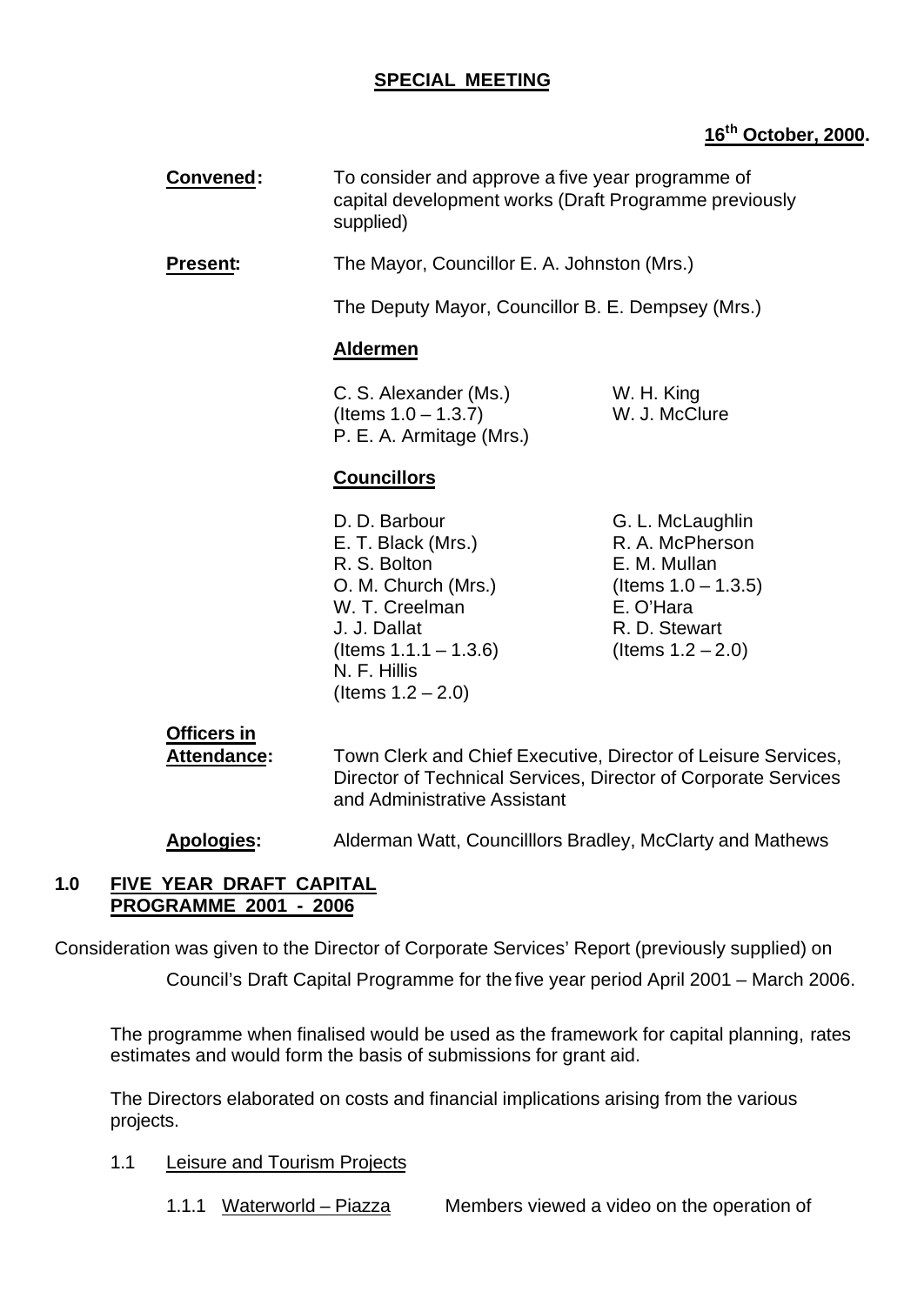| <u>Area</u> | an indoor bowling alley which could be installed<br>at the Waterworld Piazza area.<br>It was agreed that the Director of Leisure Services |
|-------------|-------------------------------------------------------------------------------------------------------------------------------------------|
|             | present a report on this topic to a future meeting of<br>the Leisure and Environment Committee.                                           |

1.1.2 Dunluce Centre - Members noted that expressions of interest had Renewal of Attractions been invited by the end of October 2000 for development of partnership arrangements regarding renewal of attractions at the Dunluce Centre.

> A meeting of the Dunluce Centre Sub-Committee would be arranged to consider the submissions received.

1.1.3 Coleraine Marina Further consideration would be given to the facilities at Coleraine Marina following the opening of the new civic offices.

> Members noted that the development of a pedestrian walk from Coleraine Town Centre to the Marina was also being considered.

## 1.2 Technical and Environmental **Projects**

Matters arising:

- 1.2.1 Letterloan Refuse Site It was agreed that consideration be given to the possible acquisition of the former refuse site subject to agreement on price.
- 1.2.2 Garvagh/Kilrea The Director of Technical Services would give Toilet Provision further consideration to suitable sites and design proposals.
- 1.2.3 Arcadia Environment Members noted that the availability of grant aid Scheme would affect whether this scheme could be carried out over one or two financial years.

The officers were requested to investigate possible solutions to the detrimental environmental impact of the former Carrignata Clinic on the scheme.

- 1.2.4 Dunluce Castle Members agreed that the Town Clerk and Chief Executive write to the Environment and Heritage Service requesting that they re-consider the issue of floodlighting at Dunluce Castle.
- 1.2.5 Funding/Phasing of It was unanimously agreed that funding be Expenditure **Expenditure** provided for the projects included in the report within the timescales set out.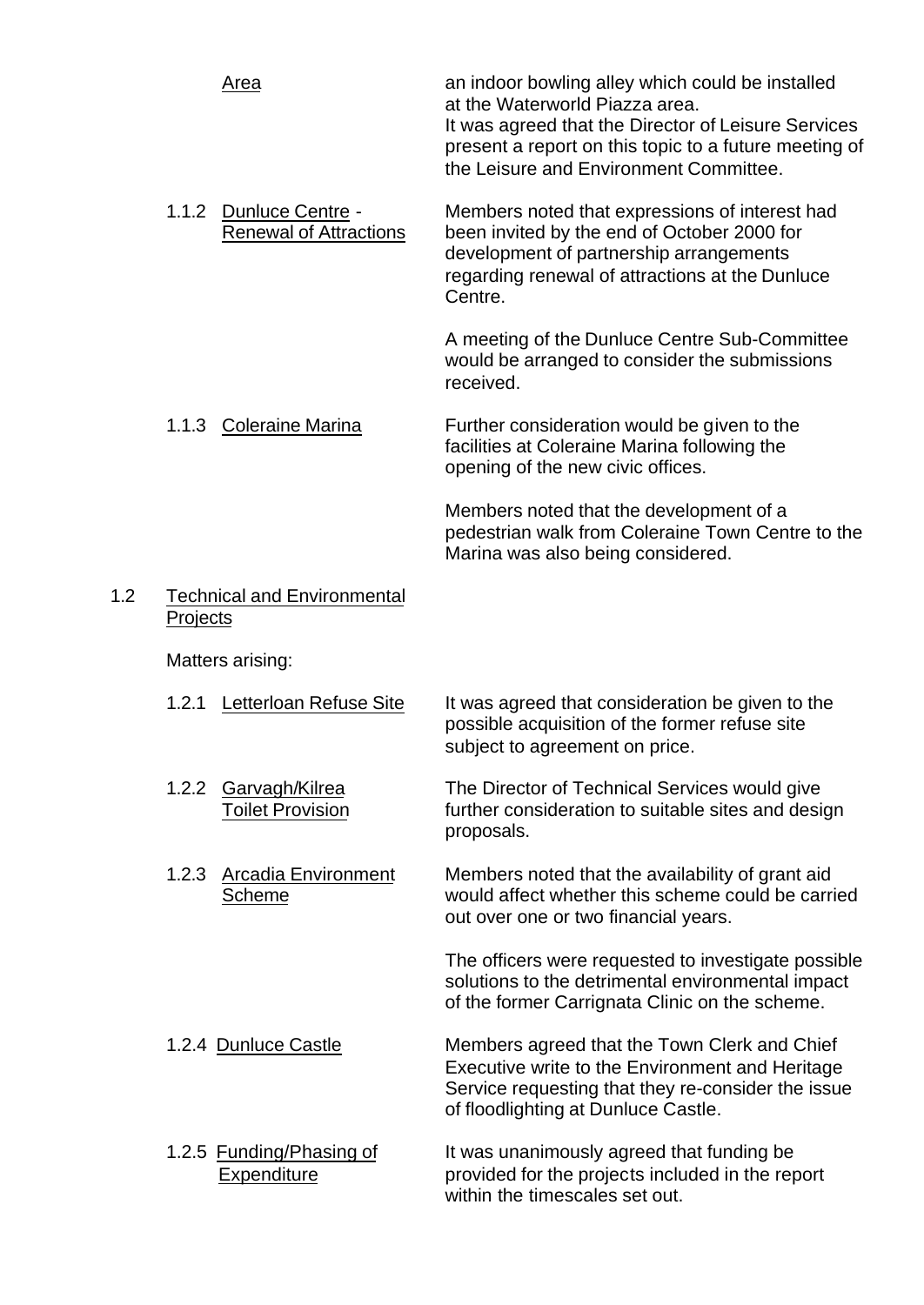1.3 Other Projects **Consideration was given to other possible projects**, as listed in the report, for inclusion in the draft capital expenditure programme.

Matters arising:

|       |                                                          | Service has finalised plans for the siting of a<br>sewage pumping station at this location.                                                                                                           |
|-------|----------------------------------------------------------|-------------------------------------------------------------------------------------------------------------------------------------------------------------------------------------------------------|
| 1.3.2 | <b>Castlerock Pavilion</b>                               | It was agreed to include this scheme under the<br>Leisure and Tourism projects in 2002/3.                                                                                                             |
| 1.3.3 | <b>Changing Rooms -</b><br>The Crescent,<br>Coleraine    | It was agreed to include this scheme under the<br>Leisure and Tourism projects in 2002/3.                                                                                                             |
| 1.3.4 | Portstewart Marina -<br><b>Feasibility Study</b>         | It was agreed that this project be not included<br>in the capital expenditure programme at this time.                                                                                                 |
| 1.3.5 | <b>Community Centre,</b><br>Portballintrae               | It was agreed to defer consideration of this project<br>until further information on need is defined.                                                                                                 |
| 1.3.6 | <b>West Bann Development</b>                             | It was agreed that Council make funding provision<br>for community group capital projects including the<br>West Bann Development.                                                                     |
| 1.3.7 | Park - Laurel Hill                                       | It was noted that the development of a park at<br>part of the Laurel Hill site would be a self-financing<br>project, funded by residential development within<br>the site.                            |
| 1.3.8 | The Crescent,<br>Portstewart                             | Following discussion it was agreed that enhance-<br>ment of the facilities at The Crescent, Portstewart<br>be included under the Leisure and Tourism<br>projects – minor works $-$ 2001/2 and 2002/3. |
| 1.3.9 | <b>Station Square,</b><br>Portrush                       | Reference was made to the possibility of Council<br>purchasing The Station Square area, Portrush.                                                                                                     |
|       |                                                          | The Town Clerk and Chief Executive would<br>continue to keep a watching brief on this matter.                                                                                                         |
|       | 1.3.10 Additional Vehicular<br><b>Bridge - Coleraine</b> | Reference was made to the need for a third<br>vehicular bridge across the River Bann,<br>Coleraine.                                                                                                   |
|       |                                                          | It was agreed that this topic be raised with the<br>Divisional Roads Manager at the October meeting<br>of Council.                                                                                    |
|       |                                                          |                                                                                                                                                                                                       |

1.3.1 Port-an-doo Harbour It was agreed to defer consideration until Water

1.3.11 Additional Indoor Reference was made to the need for additional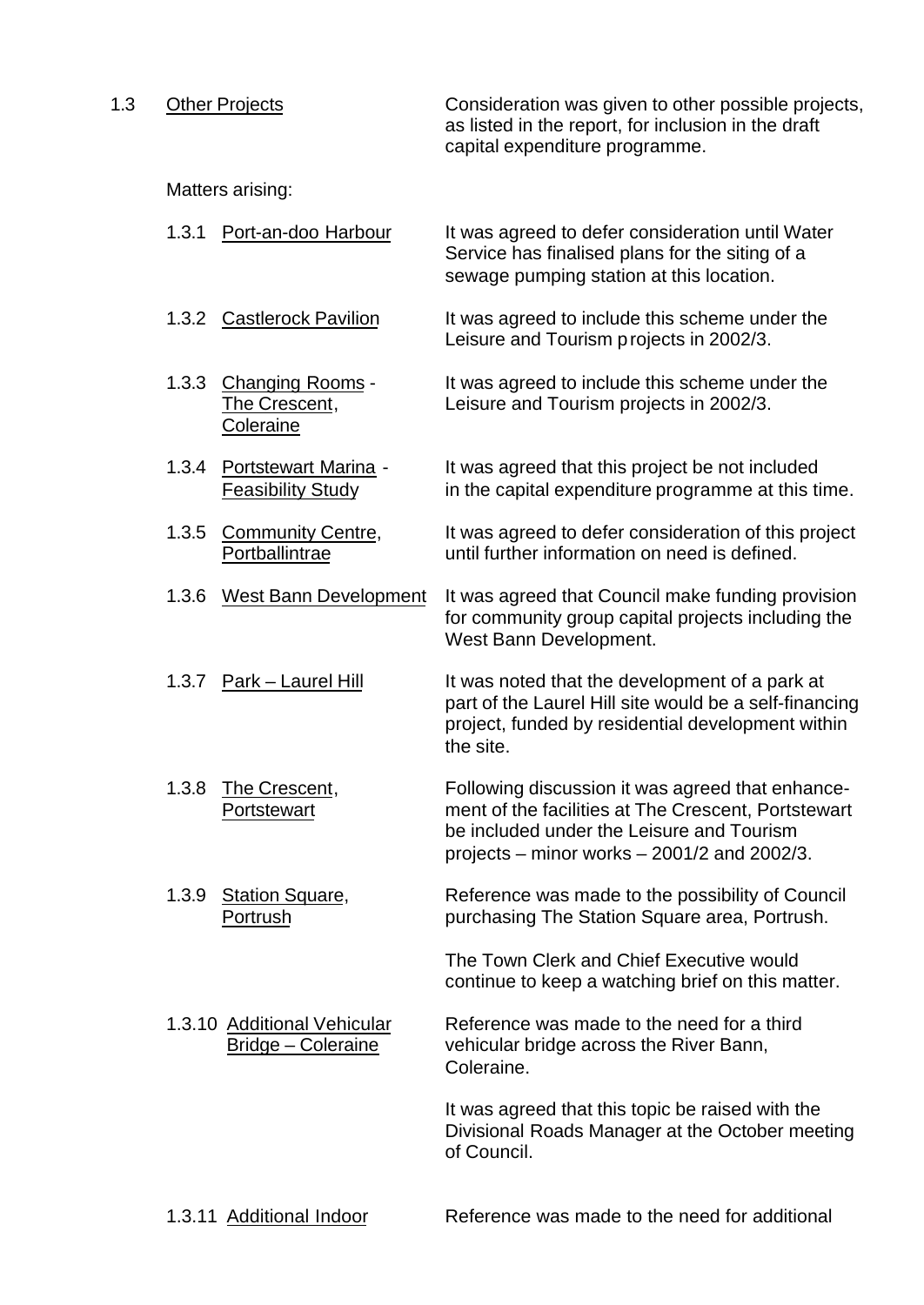| <b>Facilities - Portstewart</b>                   | indoor recreational facilities in Portstewart.<br>It was noted that the enhanced Warren Pavilion<br>would assist this requirement.                                 |
|---------------------------------------------------|--------------------------------------------------------------------------------------------------------------------------------------------------------------------|
| 1.3.12 Additional Play Area,<br><b>Ballysally</b> | The Director of Leisure Services reported that he<br>had met with Ballysally Community Association<br>regarding the provision of a new play area at<br>Ballysally. |
|                                                   | A report would be provided for the November<br>meeting of the Leisure and Environment<br>Committee.                                                                |

# **2.0 THANKS**

The Mayor thanked the Town Clerk and Chief Executive and Directors for their presentation.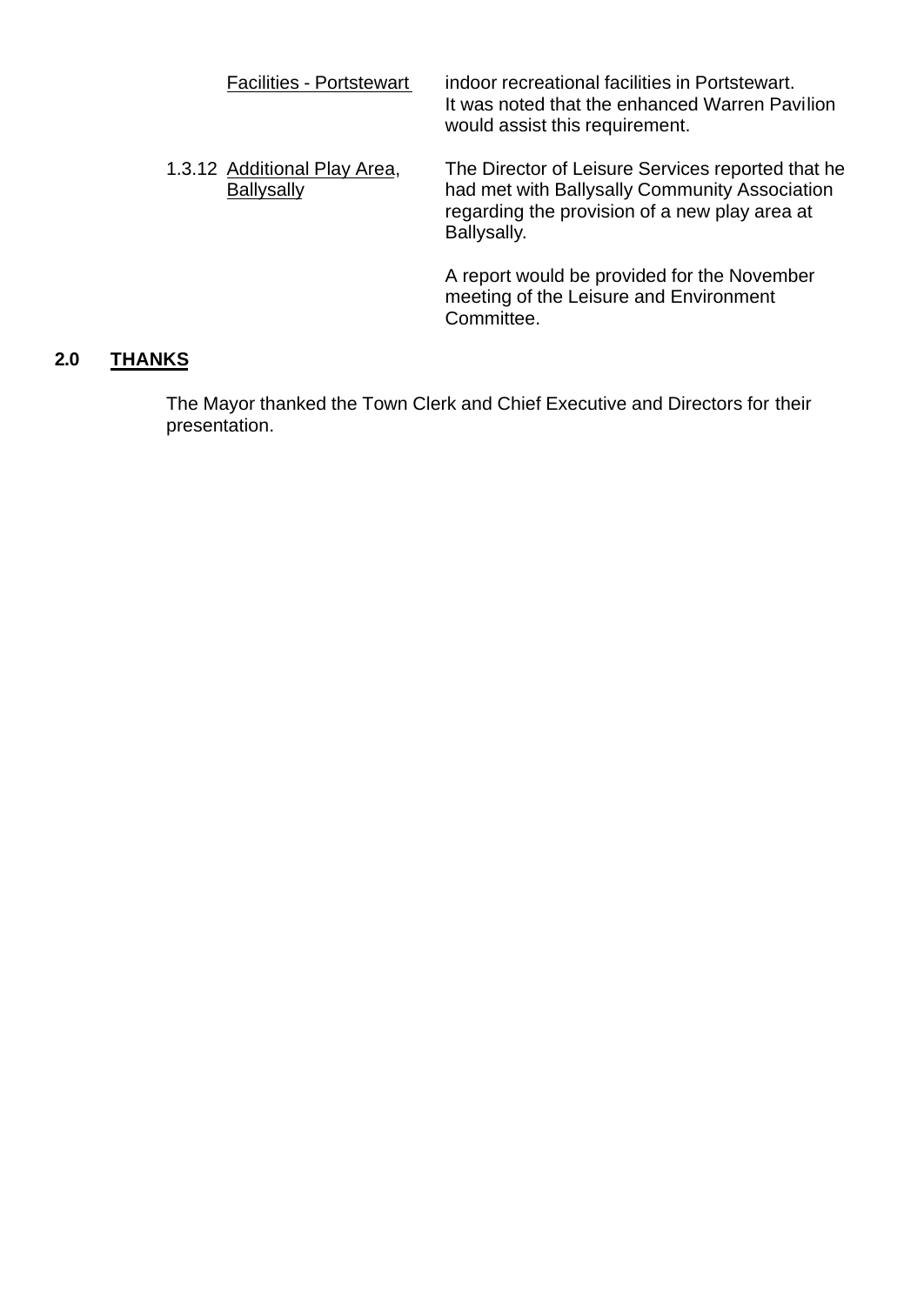## **LEISURE AND ENVIRONMENT COMMITTEE**

## **3 rd October, 2000.**

| <b>Present:</b>                                                                                                                                                                                                                                                                                                                                                                                         | Councillor E. O'Hara, in the Chair                                                                                                                                                                                                                                                                                                                                                                                                  |                     |
|---------------------------------------------------------------------------------------------------------------------------------------------------------------------------------------------------------------------------------------------------------------------------------------------------------------------------------------------------------------------------------------------------------|-------------------------------------------------------------------------------------------------------------------------------------------------------------------------------------------------------------------------------------------------------------------------------------------------------------------------------------------------------------------------------------------------------------------------------------|---------------------|
|                                                                                                                                                                                                                                                                                                                                                                                                         |                                                                                                                                                                                                                                                                                                                                                                                                                                     |                     |
|                                                                                                                                                                                                                                                                                                                                                                                                         | <b>Aldermen</b>                                                                                                                                                                                                                                                                                                                                                                                                                     |                     |
| S. Alexander (Ms.)                                                                                                                                                                                                                                                                                                                                                                                      |                                                                                                                                                                                                                                                                                                                                                                                                                                     | $C$ .<br>W. J. Watt |
|                                                                                                                                                                                                                                                                                                                                                                                                         | W. J. McClure                                                                                                                                                                                                                                                                                                                                                                                                                       |                     |
|                                                                                                                                                                                                                                                                                                                                                                                                         | The Deputy Mayor, Councillor B. E. Dempsey (Mrs.)<br><b>Councillors</b><br>N. F. Hillis<br>E. T. Black (Mrs.)<br>(Items $1.0 - 6.6$ )<br>G. L. McLaughlin<br>R. S. Bolton<br>R. A. McPherson<br>J. M. Bradley<br>W. Mathews<br>O. M. Church (Mrs.)<br>R. D. Stewart<br>W. T. Creelman<br>J. J. Dallat<br>$($ ltems $2.0 - 11.1.1)$<br><b>Officers in</b><br><b>Attendance:</b><br><b>Apologies:</b><br>Barbour, McClarty and Mullan |                     |
|                                                                                                                                                                                                                                                                                                                                                                                                         |                                                                                                                                                                                                                                                                                                                                                                                                                                     |                     |
| Town Clerk and Chief Executive, Director of Leisure Services,<br>Director of Technical Services, Director of Environmental Health,<br>Leisure Services Officer, Principal Building Control Officer<br>(Items $1.0 - 6.6$ ), Countryside Access Officer (Items $1.0 - 6.0$ ),<br>Environment Officer (Items 1.0 – 6.6), Section Manager –<br>Grounds Maintenance (Item 1.0) and Administrative Assistant |                                                                                                                                                                                                                                                                                                                                                                                                                                     |                     |
|                                                                                                                                                                                                                                                                                                                                                                                                         | The Mayor, Aldermen Mrs. Armitage and King, Councillors                                                                                                                                                                                                                                                                                                                                                                             |                     |

## **1.0 COLERAINE CEMETERY**

The Chairman welcomed Messrs. A. Eakin and D. Parker who were in attendance to address

Committee regarding the operation of the lawn system at Coleraine Cemetery.

Mr. Eakin re-emphasised the continuing objections to the lawn system and whilst acknowledging improvements made at the cemetery following the implementation of a package of measures approved by Council in April 1998, concerns remained regarding both the standard of maintenance and vandalism at the cemetery.

Mr. Parker also emphasised the need for a greater security presence at Coleraine Cemetery and re-stated his wish that purchasers of grave plots should have the choice of erecting a grave surround. A leaflet outlining services provided by Carlisle City Council was distributed to members.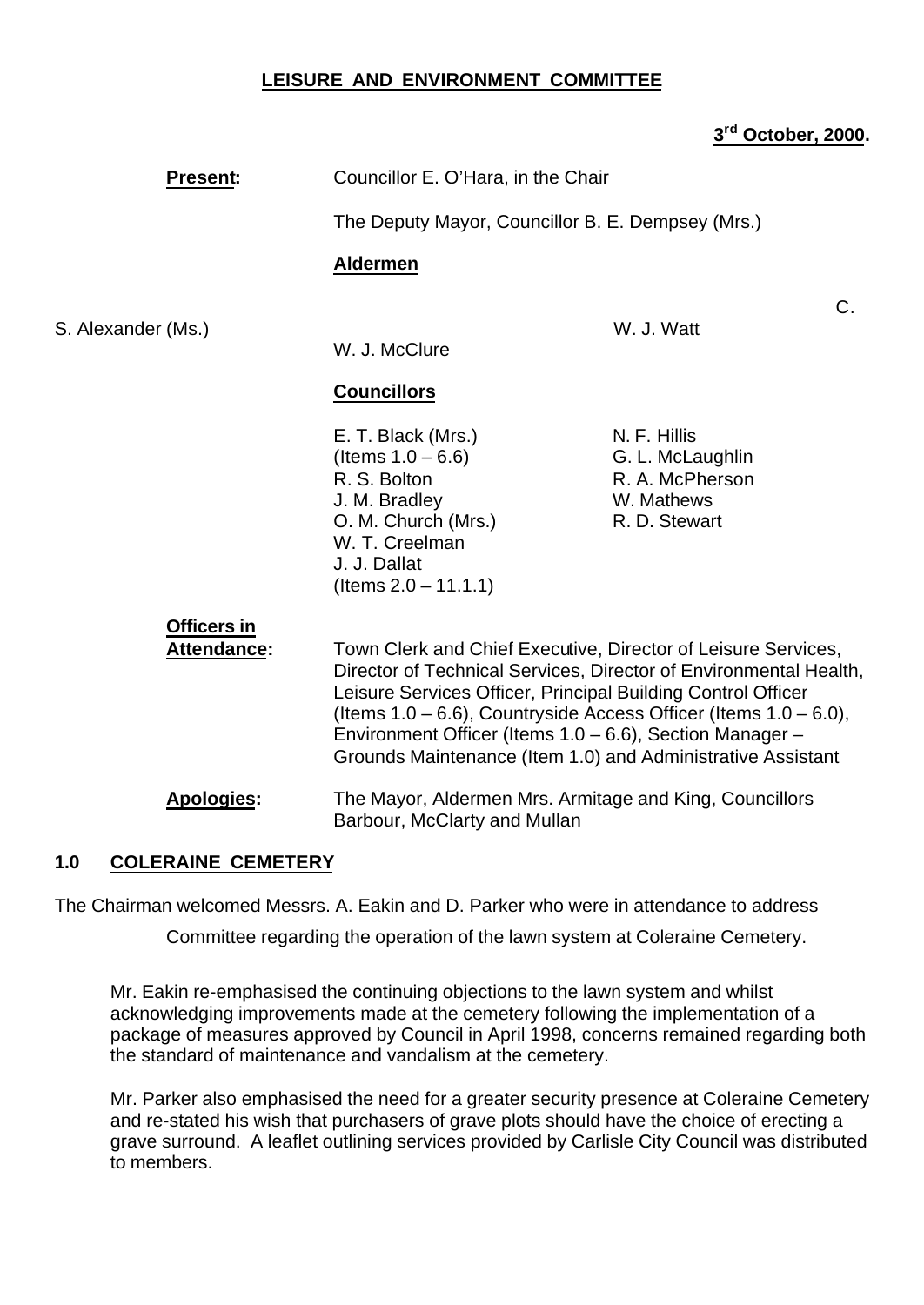The Director of Leisure Services elaborated on the implementation of the measures adopted by Council in April 1998. Council was reminded of the outcome of the investigation by the Commissioner of Complaints into a complaint lodged by Mr. M. Hunter. The Commissioner had found no evidence of maladministration by Council in the handling of this matter. It was proposed by Councillor McLaughlin and seconded by Alderman Ms. Alexander:

That Standing Orders be suspended to enable Mr. M. Hunter, who was present, to address Committee.

On being put to the meeting, the proposal was carried ten members voting in favour and none against.

Mr. Hunter elaborated on the scope of his previous complaints to the Commissioner for Complaints regarding the cemetery rules and operation of the lawn system.

Following a full discussion it was proposed by Alderman McClure, seconded by Councillor McLaughlin and agreed that a Special Meeting of Committee be held at Coleraine Cemetery to further examine the issues raised regarding the lawn system.

It was also agreed that this matter be considered by the Equality Working Group.

## **2.0 PORTRUSH TOWN HALL**

Consideration was given to the Director of Leisure Services' Report (previously supplied) on Portrush Town Hall.

The Planning Appeals Commission had refused Council's application to demolish the premises. To progress this project various options were available to Council, as detailed in the report, viz:

- i Refurbishment of the Building by Council
- ii Refurbishment and Extension by Council
- iii Restoration by a Building Preservation Trust

A full discussion ensued on the various options during which the Town Clerk and Chief Executive and Director of Leisure Services answered various members' queries on this topic.

It was proposed by Councillor Mathews, seconded by Councillor Dallat and recommended:

That Council agree, in principle, to adopt option iii viz; restoration by The Hearth Revolving Fund; Hearth would be requested to make a presentation at the November meeting of Committee to explain the procedure in detail.

## **3.0 LEISURE SERVICES REPORT**

The Report of the Director of Leisure Services was considered (previously supplied).

Matters arising: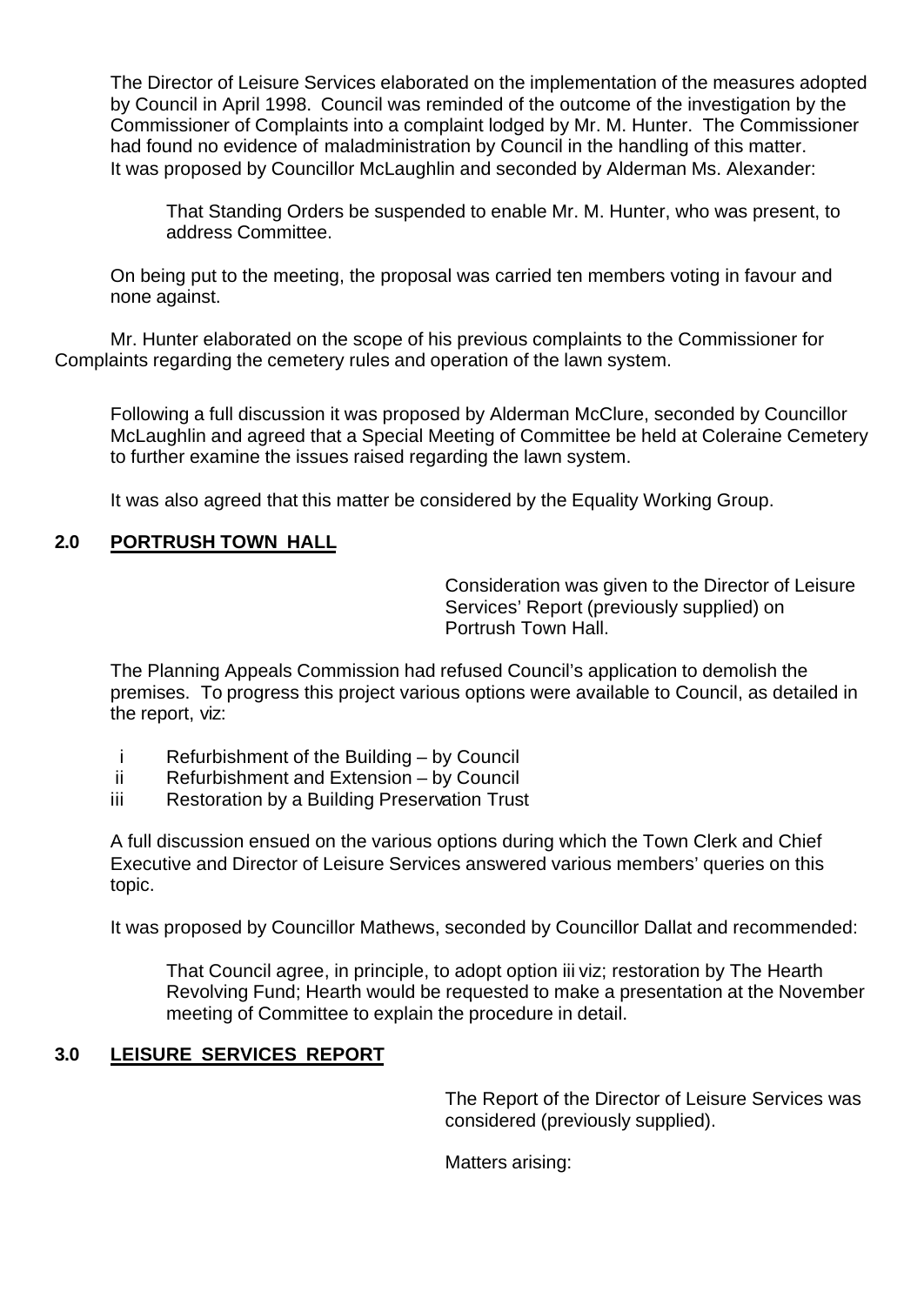## 3.1 Ballyrashane Reservoir

Committee noted that enquiries had been received regarding leasing Ballyrashane Reservoir from Council to operate as a fishing facility.

Following discussion it was recommended that this facility be advertised as being available for leasing as a fishing facility.

3.2 Roundabouts Consideration was given to sketch plans for

the

upgrading of the roundabouts at Burnside and Station Road, Portstewart and Ballysally and Windyhall, Coleraine.

Committee noted that sponsors had been identified for each roundabout.

Following discussion it was recommended that the upgrading proposals be accepted excluding the provision of windsocks.

The Director of Leisure Services would re-consider the proposed sculpture at Windyhall roundabout.

3.3 Dunhill Road/Drumcroone Reference was made to a recent fatal road traffic Road Junction, Coleraine accident at this road junction.

It was agreed that the Town Clerk and Chief Executive write to the Divisional Roads Manager re-emphasising Council's request that a roundabout be provided at this location.

3.4 Rowing Boats – Portrush Reported that the licence to operate row boats Harbour in in Portrush Harbour would expire later this year.

Following a full discussion on this topic it was proposed by the Deputy Mayor, seconded by Alderman Watt and recommended:

> That Council terminate the licence as at 31st December, 2000.

3.5 For Information The Director of Leisure Services provided information in his report on the following:

- (a) Coleraine Community and Arts Festival  $17<sup>th</sup> - 31<sup>st</sup>$  October, 2000
- (b) Coleraine Sports Awards Evening 3<sup>rd</sup> November, 2000
- (c) Christmas Entertainment Programme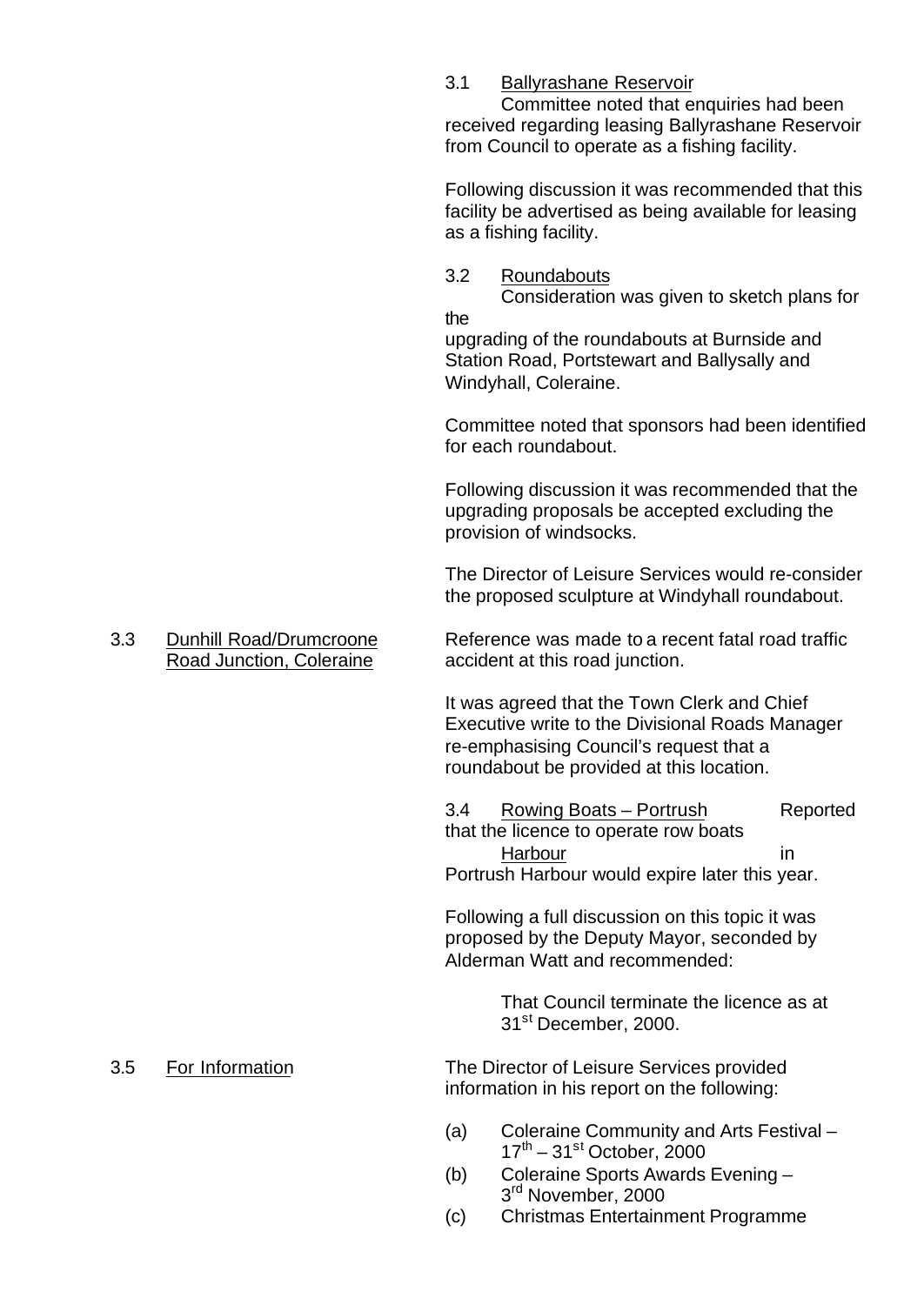## **4.0 ULSTER'S WAY-marked**

## WAYS PROJECT

Consideration was given to the Countryside Access Officer's Report (previously supplied) on the Ulster Way-marked Ways Project.

The Chairman welcomed Ms. Fiona Regan, Project Officer, from the Countryside Access and Activities Network (CAAN).

Committee noted that CAAN intended to develop a series of "Way-marked Ways" (long distance routes, approximately 20 miles in length to effectively replace the Ulster Way) throughout the Province. The Port Path (connecting Portrush and Portstewart) and the Causeway Coast Path had been selected to form one continuous route along the North Coast.

Ms. Regan elaborated on the status of Way-marked Ways and CAAN's future plans.

Council is recommended to support this project.

The Chairman thanked Ms. Regan for her informative presentation after which she withdrew.

# **5.0 OLYMPIC GAMES - SYDNEY 2000**

Congratulations were extended to the Great Britain and Northern Ireland team on their

recent medal achievements at the Olympic Games in Sydney. Sonia O'Sullivan was also

congratulated on winning a silver medal for Ireland.

# **6.0 TECHNICAL SERVICES REPORT**

The Report of the Director of Technical Services was considered (previously supplied).

Matters arising:

| 6.1 |  |       | Department of Development-<br><b>Roads Service</b> |                                                                                                                                                                        |  |
|-----|--|-------|----------------------------------------------------|------------------------------------------------------------------------------------------------------------------------------------------------------------------------|--|
|     |  | 6.1.1 | Disabled Parking Bay -<br>Kilrea                   | Roads Service proposed to provide a disabled<br>parking bay on the east side of The Diamond,<br>Kilrea to assist disabled motorists using the<br>adjacent Post Office. |  |
|     |  |       |                                                    | Council is recommended to support the proposal.                                                                                                                        |  |
|     |  | 6.1.2 | Stopping Up - Glenbush<br>Drive, Portrush          | The Department proposed to stop up Glenbush<br>Drive, Portrush to vehicular traffic at a line                                                                          |  |
|     |  |       |                                                    | approximately 10 metres south of the junction with Glenshesk Park. An alternative route through<br>the development was available via Glenariff Road                    |  |

and Glenshesk Park, Portrush. The stopping up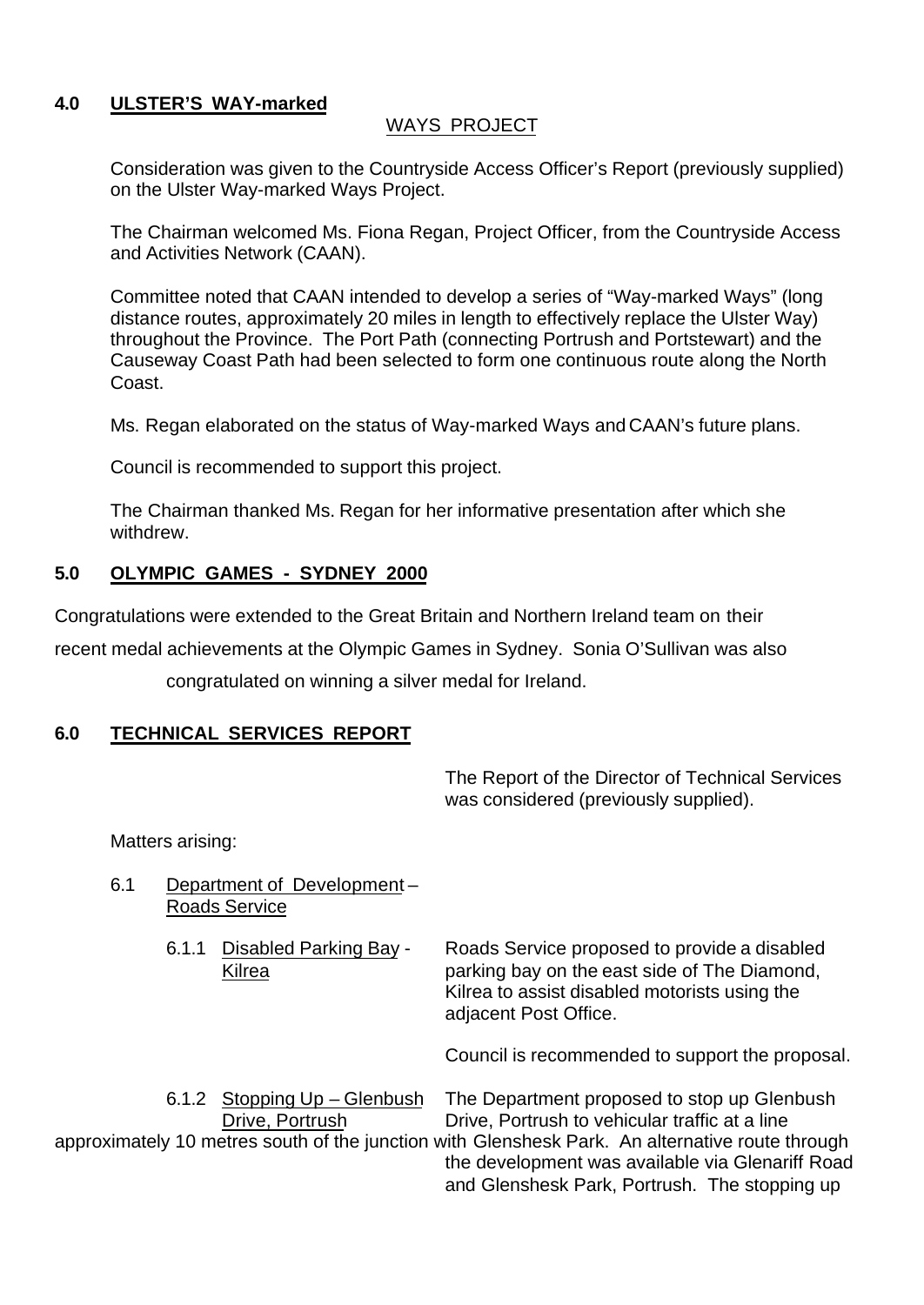was to reduce speeding traffic in that part of the estate.

Recommended:

That Council agree.

| 6.2          | 6.1.3<br><b>Traffic Control-</b><br><b>Housing Estates</b><br>criteria for controlling vehicular traffic within housing estates.<br><b>Atlantic Circle, Portstewart</b> | The Director of Technical Services would request<br>Roads Service to submit information on their<br>Council had purchased a 3m wide strip of ground<br>at Atlantic Circle, Portstewart to maintain the Port<br>Path along the coast.                                                                           |
|--------------|-------------------------------------------------------------------------------------------------------------------------------------------------------------------------|----------------------------------------------------------------------------------------------------------------------------------------------------------------------------------------------------------------------------------------------------------------------------------------------------------------|
|              |                                                                                                                                                                         | Provision had been allowed in the current year's<br>capital programme to construct a footway along<br>this section. Extensive development was currently<br>being carried out to properties at Atlantic Circle<br>and the developers were planning a car<br>park/landscaping scheme at this location.           |
|              |                                                                                                                                                                         | It was proposed to co-ordinate Council's scheme<br>with that of the private developers as detailed in the<br>report.                                                                                                                                                                                           |
|              |                                                                                                                                                                         | Council is recommended to proceed with the<br>provision of the footpath subject to the prices being<br>sought by the developers being considered<br>reasonable. The estimated cost to Council would<br>be circa £18,500.                                                                                       |
| 6.3          | <b>Street Trading Licences</b><br>Licences had been received from:                                                                                                      | Applications for the grant of Street Trading                                                                                                                                                                                                                                                                   |
|              |                                                                                                                                                                         | 1.<br>Robert Shannon, 27 Carnany Drive,<br><b>Ballymoney</b><br>2.<br>Olive Burns, 132 Glen Road, Maghera<br>3.<br>Mr. and Mrs. S. Stewart, 44 Margaret<br>Avenue, Ballymoney<br>4.<br>Kim Sheppard & Linda Smith, 887<br>Clarehill Park, Aghadowey<br>Aidan McCann, 32 Wheatfield Gardens,<br>5.<br>Coleraine |
| Recommended: |                                                                                                                                                                         |                                                                                                                                                                                                                                                                                                                |
|              |                                                                                                                                                                         | That a Street Trading Licence be granted<br>in each case.                                                                                                                                                                                                                                                      |
| 6.4          | <b>Building Control</b>                                                                                                                                                 |                                                                                                                                                                                                                                                                                                                |
|              | 6.4.1<br><b>Approvals</b>                                                                                                                                               | Approval had been given for forty-nine applications.                                                                                                                                                                                                                                                           |
| 6.5          | For Information                                                                                                                                                         | The Director of Technical Services provided                                                                                                                                                                                                                                                                    |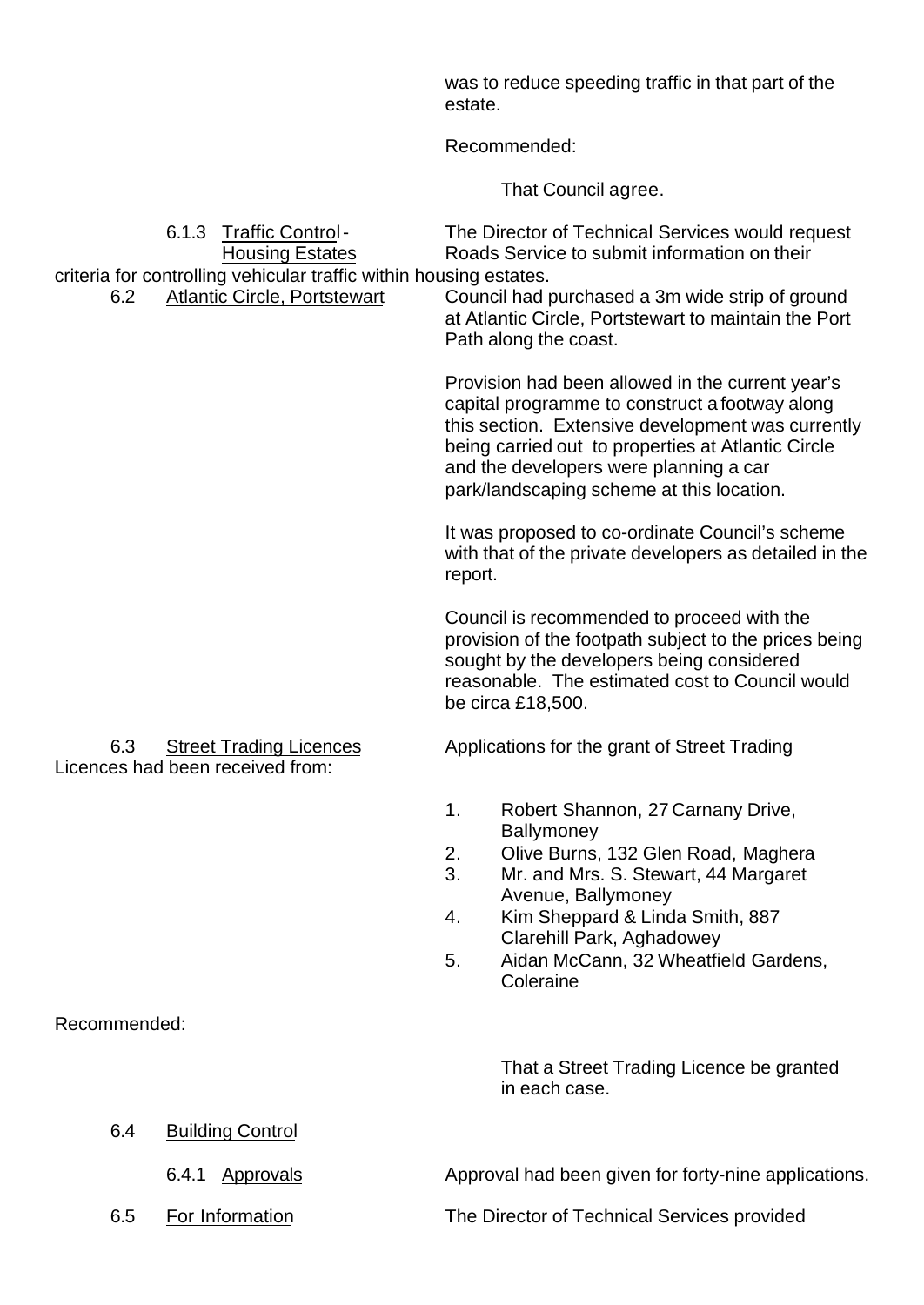address Committee on his work.

Amendments to the Transfrontier Shipment of Waste Regulations 1994.

6.6 Environment Officer - The Chairman welcomed Mr. Jim Allen, Mr. J. Allen **Environment Officer**, who was in attendance to

> Mr. Allen elaborated on the ongoing community education programme (paper circulated) which he had responsibility for delivering, based on three main objectives viz:

- 1. Abate litter through education and enforcement;
- 2. Promote recycling and provision of such facilities;
- 3. Raise environmental consciousness.

A varied discussion ensued during which Mr. Allen answered various members' questions.

The Chairman thanked Mr. Allen for his interesting and informative presentation.

# **7.0 ENVIRONMENTAL HEALTH REPORT**

The Report of the Director of Environmental Health was considered (previously supplied).

Matters arising:

| 7.1 | Legal Proceedings - Public<br>Health Acts 1878 - 1967                                                                               | It was proposed by Councillor McPherson,<br>seconded by Alderman Watt and agreed that this<br>item be considered "In Committee" at the end of<br>the meeting.                                  |
|-----|-------------------------------------------------------------------------------------------------------------------------------------|------------------------------------------------------------------------------------------------------------------------------------------------------------------------------------------------|
| 7.2 | <b>Health Action Zones -</b><br><b>Ballysally Estate, Coleraine</b><br>of the Ballysally Estate, Coleraine as a Health Action Zone. | Consideration was given to information, as<br>detailed in the report, regarding the designation                                                                                                |
|     |                                                                                                                                     | Council is recommended to agree to participate in<br>the Health Action Zone proposal.                                                                                                          |
| 7.3 | Folic Acid and the Prevention<br>of Disease                                                                                         | Consideration was given to information, as<br>detailed in the report, on a consultation paper<br>issued by the U.K. Health Department and the<br>Food Standards Agency.                        |
|     |                                                                                                                                     | The paper sought the views of Council on<br>recommendations arising from the Report of the<br>Committee on Medical Aspects of Food and<br>Nutrition Policy on Folic Acid and the Prevention of |

Disease.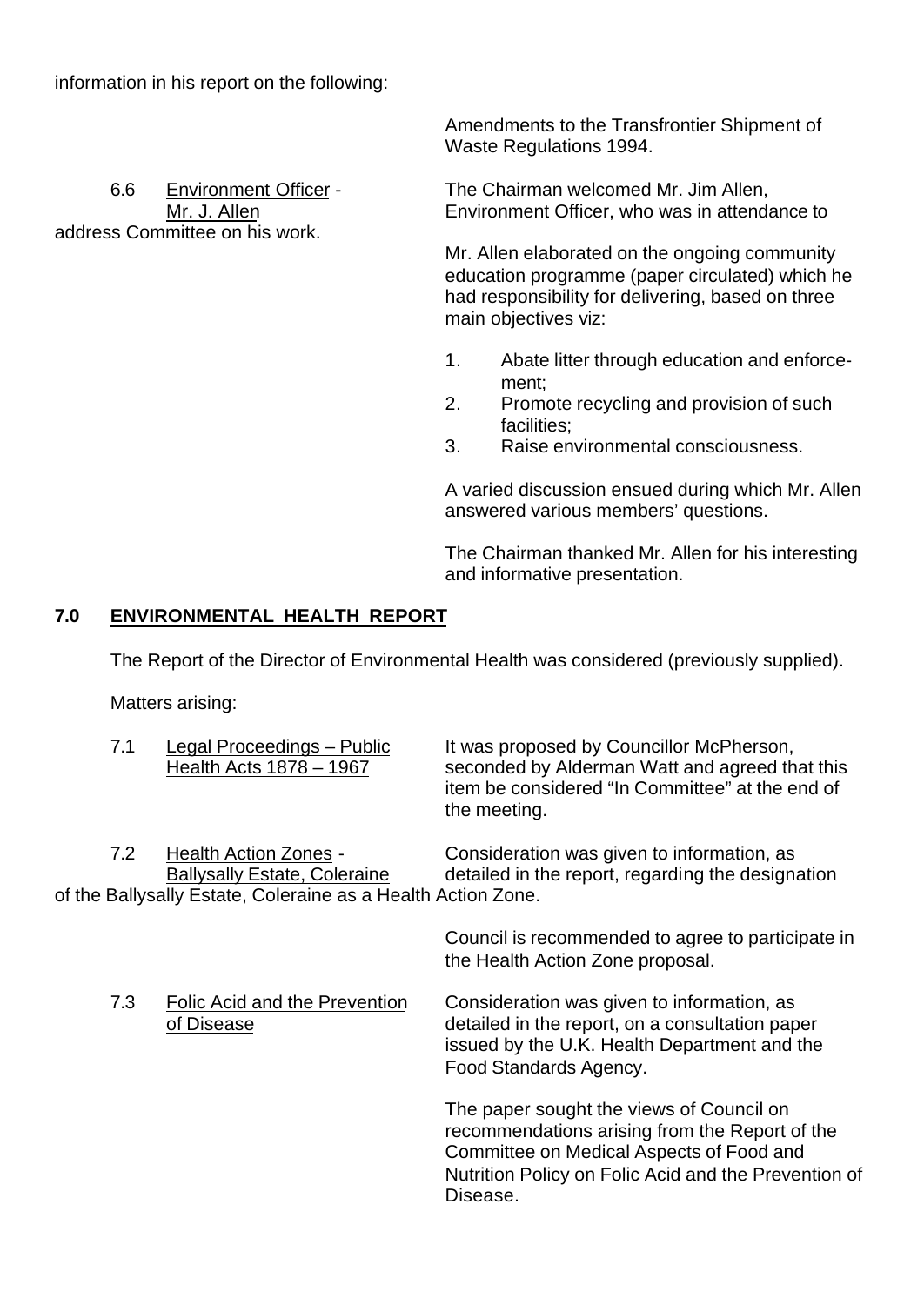Following discussion it was recommended that Council oppose the fortification of all wheat flour and by-products with folic acid on the basis that alternative sources existed.

7.4 Proposed European Directive Consideration was given to information, as Relating to the Assessment detailed in the report, on a consultation paper and Management of issued by the Department of Environment, Environmental Noise Transport and Regions (DETR).

Council's views were sought on the European Commission proposal for new legislation on the assessment and management of environmental noise from transport and industry.

> Following discussion it was recommended that Council await further information on the implementation of the directive before committing any financial resources to this topic.

## **8.0 NORTHERN IRELAND MUSEUMS COUNCIL**

Tabled:

Annual Report and Financial Statements 1999 – 2000.

## **9.0 DEPARTMENT OF HEALTH, SOCIAL SERVICES AND PUBLIC SAFETY**

Tabled:

Strategy for reducing alcohol related harm.

# **10.0 CONSTRUCTION SERVICE**

Tabled:

Annual Report and Financial Statements 1999/2000.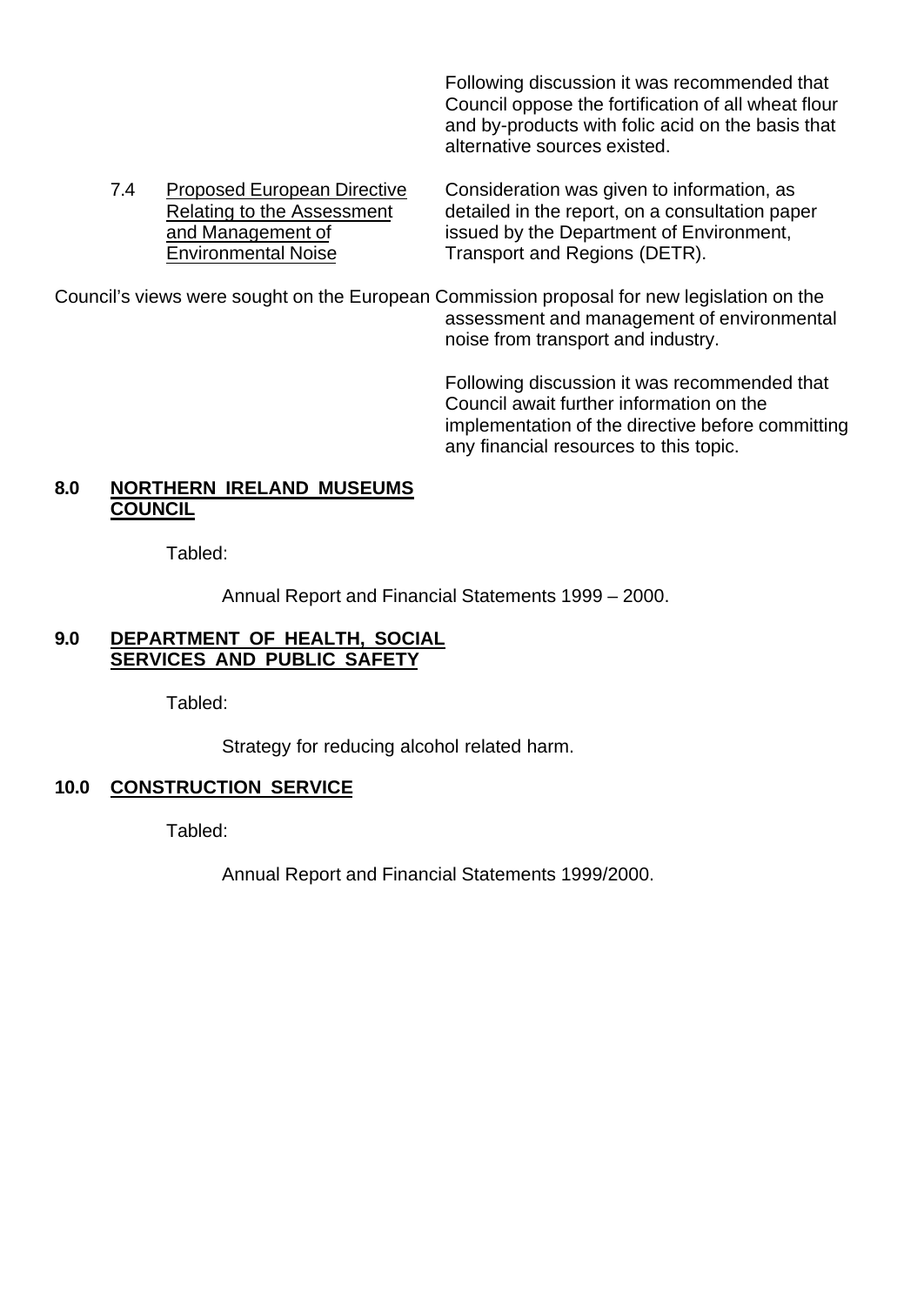## **PLANNING COMMITTEE**

## **10th October, 2000.**

**Present:** Councillor R. S. Bolton in the Chair

The Mayor, Councillor E. A. Johnston (Mrs.) (Items 1.0 – 3.22)

The Deputy Mayor, Councillor B. E. Dempsey (Mrs.) (Items 1.0 – 3.28)

#### **Aldermen**

C. S. Alexander (Ms.) W. J. McClure  $($  Items  $1.0 - 3.26)$  W. J. Watt W. H. King

## **Councillors**

D. D. Barbour D. McClarty E. T. Black (Mrs.) R. A. McPherson J. M. Bradley W. Mathews W. T. Creelman E. M. Mullan (Items 1.0 – 3.18) E. O'Hara J. J. Dallat R. D. Stewart N. F. Hillis

#### **Also in**

| Attendance:                       | Representatives from the Planning Service -<br>Mr. G. Scott and Miss H. Clements                                  |
|-----------------------------------|-------------------------------------------------------------------------------------------------------------------|
| Officers in<br><b>Attendance:</b> | <b>Town Clerk and Chief Executive, Senior Environmental</b><br><b>Health Officer and Administrative Assistant</b> |
| <b>Apologies:</b>                 | Alderman Mrs. Armitage, Councillors Mrs. Church and<br>McLaughlin                                                 |

## **1.0 ILLNESS**

The Vice Chairman extended best wishes to Councillor McLaughlin's wife for a speedy recovery from her recent illness.

## **2.0 CONSULTATION PROCESS**

Reference was made to the present consultation process regarding planning applications.

The Town Clerk and Chief Executive advised members that concerns could be addressed at the special meeting of Committee to be held in November.

# **3.0 PLANNING APPLICATIONS**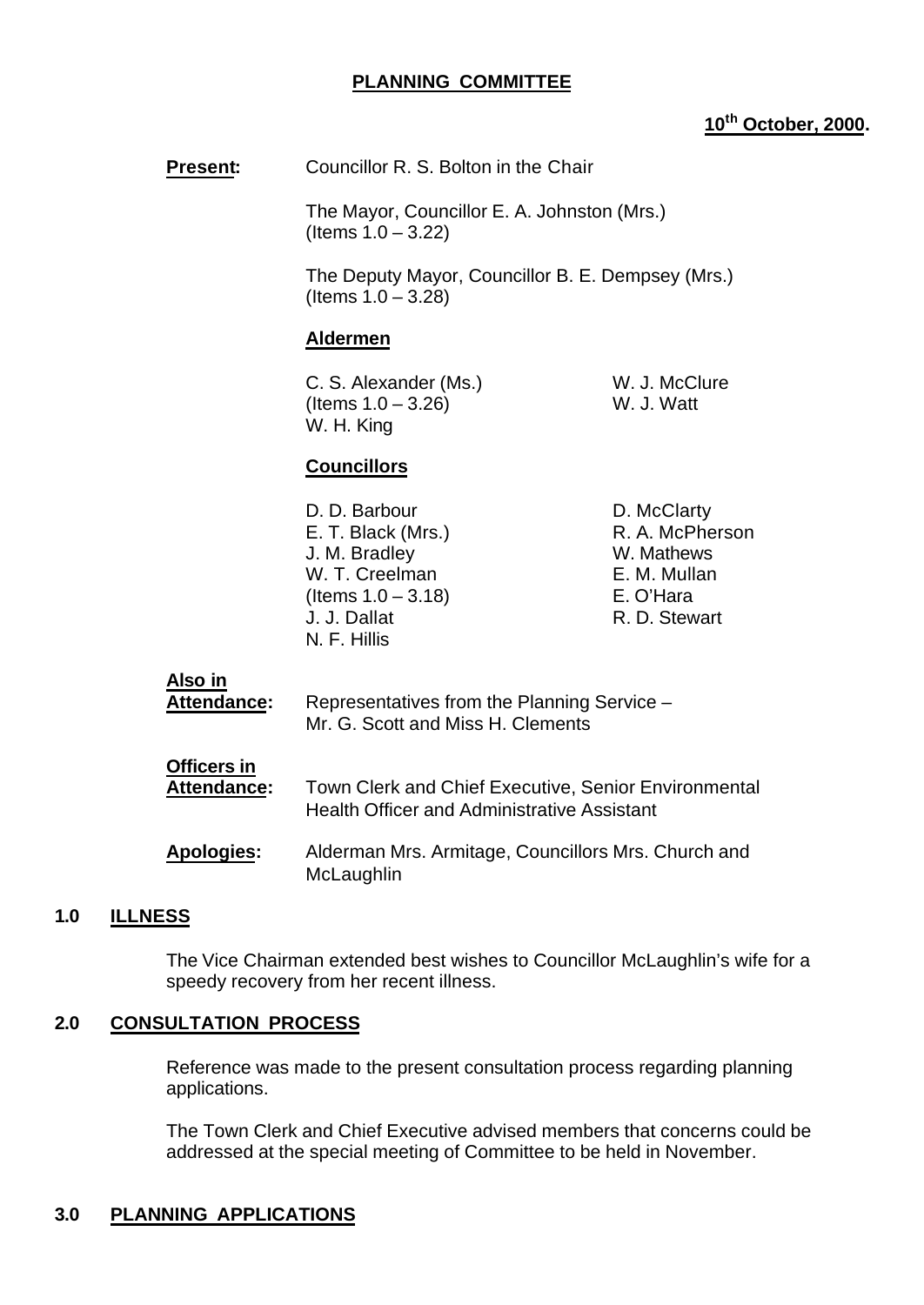A list of eighty applications was considered (previously supplied).

# Applications Deferred from Previous Meeting

- 3.1 Application No. D1 C/2000/0355/F Erection of one-and-a-half storey dwelling (replacement) with integral garage at 73 Ballymacrea Road, Portrush for D. McClarty
- 3.2 Application No. D2 C/2000/0456/O Site for replacement dwelling at 15 Mayoghill Road, Garvagh, Coleraine for Mr. J. Stewart
- 3.3 Application No. D3 C/2000/0474/O Site for bungalow at 51 Belraugh Road, Freugh Td., Garvagh for Mrs. N. Bryson

The opinion of the Planning Service was to approve.

Reported that satisfactory amended plans had been received and the application would be approved.

The opinion of the Planning Service was to refuse.

The application had now been withdrawn.

The opinion of the Planning Service was to refuse.

Following discussion it was proposed by Councillor Mullan and seconded by Councillor Dallat:

> That the application be approved.

On being put to the Meeting the proposal was carried, thirteen members voting in favour and no one voting against.

The opinion of the Planning Service was to approve.

It was agreed that the application be approved subject to a condition relating to agricultural occupancy.

The opinion of the Planning Service was to approve.

It was agreed that the application be approved subject to conditions relating to siting, size and retention of existing planting.

3.6 Application No. D6 C/2000/0538/F Erection of one block of 2 no. The opinion of the Planning Service was to refuse.

3.4 Application No. D4 C/2000/0489/O Site for erection of farm retirement dwelling at Camus Lane, (Camus Td.), Coleraine for Mr. W. J. Moore

3.5 Application No. D5 C/2000/0501/O Site for dwelling at site adjacent to No. 10 Magheramore Road, Garvagh for Mr. J. Linton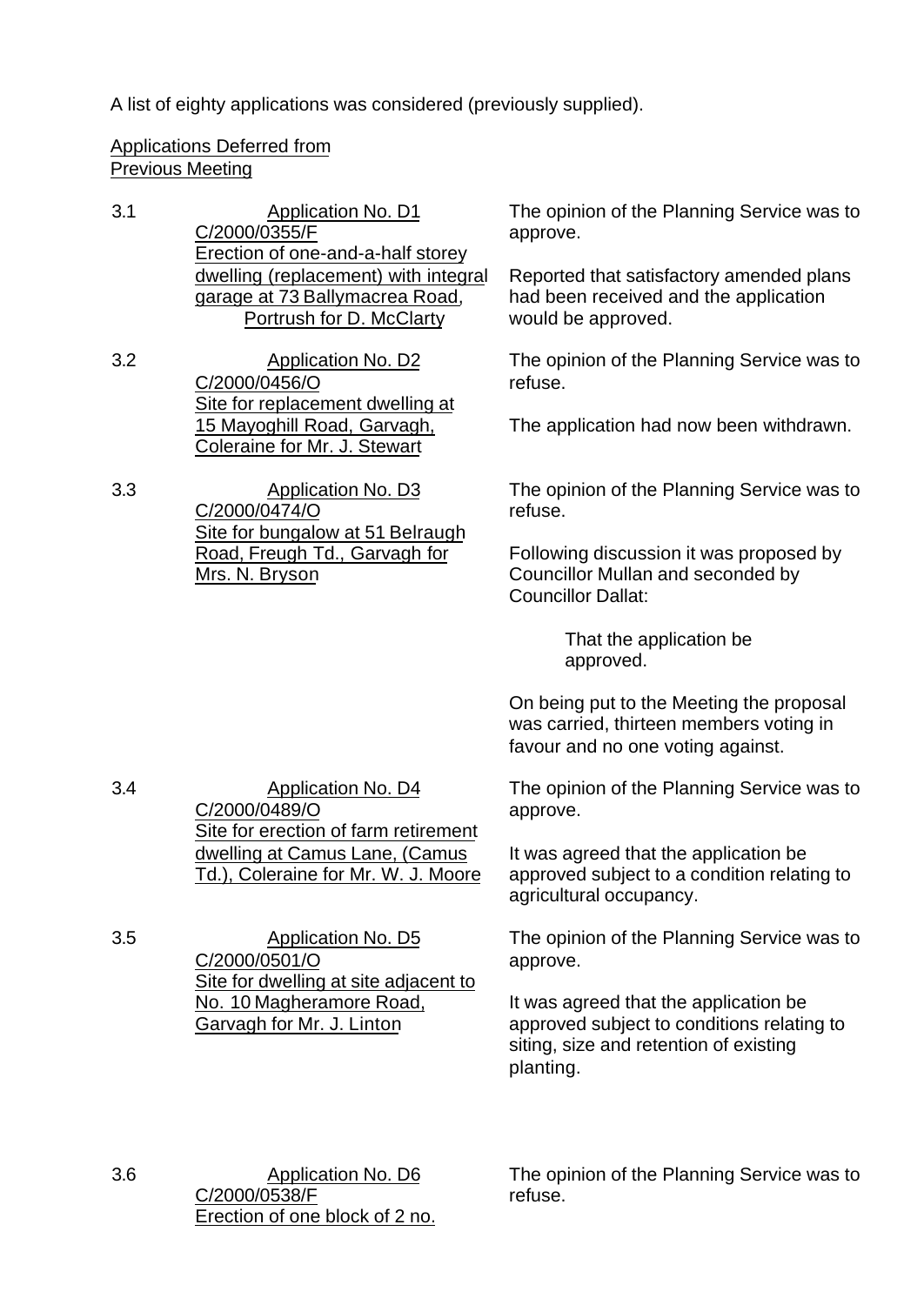townhouses and one block of 4 no. apartments at Sites 4 and 5 Meadowlands, Portstewart for Mr. B. Kearney

3.7 Application No. D7 C/2000/0540/F Conversion of ex-dwelling into 2 no. apartments with extension to same at 9 Millbank Avenue, Portstewart for Mr. S. Forde

3.8 Application No. D8 C/2000/0553/O Site for dwelling on land off Kurin Road, Garvagh for Mr. J. McNicholl

3.9 Application No. D9 C/2000/0576/F Proposed dwelling and detached garage at Liswatty Upper Td., Liswatty Road, Coleraine (adjacent to No. 14) for Mr. B. McGill

3.10 Application No. D10 C/2000/0581/O Site of dwelling and garage at 310m (approx.) north of 61 Cullyrammer Road, Garvagh for Mr. J. Taylor

3.11 Application No. D11 C/2000/0607/O Site for dwelling adjacent to 15 Ballygawley Road, Aghadowey, Coleraine for Mr. and Mrs. E. Millsopp

3.12 Application No. D12 C/2000/0627/O Site for new dwelling adjacent to 28 Blackrock Road, Kilrea for Mr. O. Shiels

3.13 Application No. D13 C/2000/0633/O Proposed dwelling house with detached garage at 60m north of 46 Glebe Road, Castlerock for Mr. W. Holmes

> Application No. D14 C/2000/0634/O

It was agreed that the application be refused.

The opinion of the Planning Service was to refuse.

It was agreed that the application be refused.

The opinion of the Planning Service was to refuse.

It was agreed that the application be refused.

The opinion of the Planning Service was to refuse.

It was agreed that the application be refused.

The opinion of the Planning Service was to approve.

It was agreed that the application be approved subject to conditions relating to size and that the building be single storey.

The opinion of the Planning Service was to approve.

It was agreed that the application be approved subject to conditions relating to siting and design.

The opinion of the Planning Service was to refuse.

It was agreed that the application be refused.

The opinion of the Planning Service was to refuse both applications.

Following discussion it was proposed by Alderman Watt and seconded by Alderman King:

> That the applications be deferred for two weeks to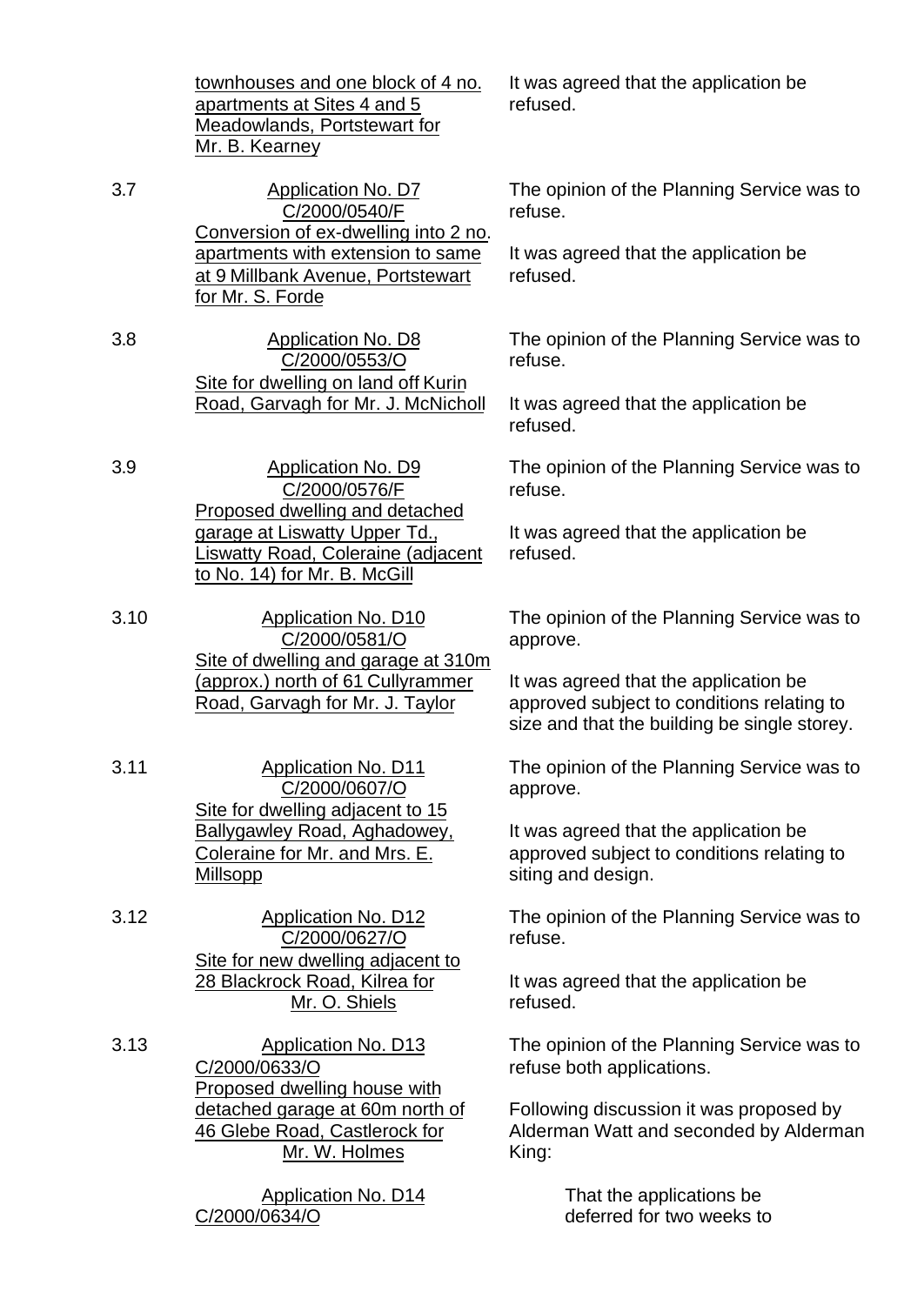|      | Proposed dwelling house with<br>detached garage at 140m north of<br>46 Glebe Road, Castlerock for<br>Mr. W. Holmes                                                                                                                                          | enable the applicant to<br>withdraw them.<br>On being put to the Meeting the proposal<br>was carried, eight members voting in favour<br>and five members voting against.                                                                                           |
|------|-------------------------------------------------------------------------------------------------------------------------------------------------------------------------------------------------------------------------------------------------------------|--------------------------------------------------------------------------------------------------------------------------------------------------------------------------------------------------------------------------------------------------------------------|
| 3.14 | Application No. D15<br>C/2000/0652/A                                                                                                                                                                                                                        | The opinion of the Planning Service was to<br>refuse.                                                                                                                                                                                                              |
|      | Display of illuminated projecting<br>sign at Market Court, 61 New Row,<br>Coleraine for Mr. D. Cochrane                                                                                                                                                     | Following discussion it was agreed that the<br>application be deferred for two weeks to<br>facilitate further discussions with the<br>applicant. If agreement could be reached<br>the application would be approved<br>otherwise the application would be refused. |
| 3.15 | <b>Application No. D16</b><br>C/2000/0654/O                                                                                                                                                                                                                 | The opinion of the Planning Service was to<br>refuse.                                                                                                                                                                                                              |
|      | Site of dwelling and garage at<br>Gortmacrane Road, Kilrea for<br>Mr. N. McAllister                                                                                                                                                                         | Following discussion it was proposed by<br><b>Councillor Dallat, seconded by Councillor</b><br>Mullan and unanimously agreed:                                                                                                                                      |
|      |                                                                                                                                                                                                                                                             | That the application be<br>approved.                                                                                                                                                                                                                               |
|      | <b>New Applications</b>                                                                                                                                                                                                                                     |                                                                                                                                                                                                                                                                    |
| 3.16 | <b>Application No. 6</b><br>C/2000/0109/F                                                                                                                                                                                                                   | The opinion of the Planning Service was to<br>refuse.                                                                                                                                                                                                              |
|      | Demolition of 5 no. houses in the<br>terrace and rebuild to provide 12<br>no. apartments. Erection of 18 no.<br>new apartments in a three-storey<br>block at lower level nearer the river<br>at Nos. 13, 15, 17, 19 and 21<br>Ardbanna Terrace, Mountsandel | Following discussion it was agreed that the<br>application be deferred for one month to<br>facilitate the submission of requisite plans<br>for consideration.                                                                                                      |

3.17 Application No. 7 C/2000/0263/F Erection of 14 no. apartments (three-storey) on lands between Blackstone Cottage and 58 Main Street (opposite former Swimming Pool complex), Castlerock for Northern Builders

Road, Coleraine for O'Kane & Devine Construction Ltd.

> The opinion of the Planning Service was to approve.

> The Town Clerk and Chief Executive read correspondence from Simmons Meglauglin & Orr, Solicitors, Dungannon on behalf of Mr. and Mrs. M. Shaw, the owners of Blackstone Cottage, Castlerock who were objecting to the proposed development.

> Following discussion it was proposed by Alderman Ms. Alexander and seconded by Councillor Bradley: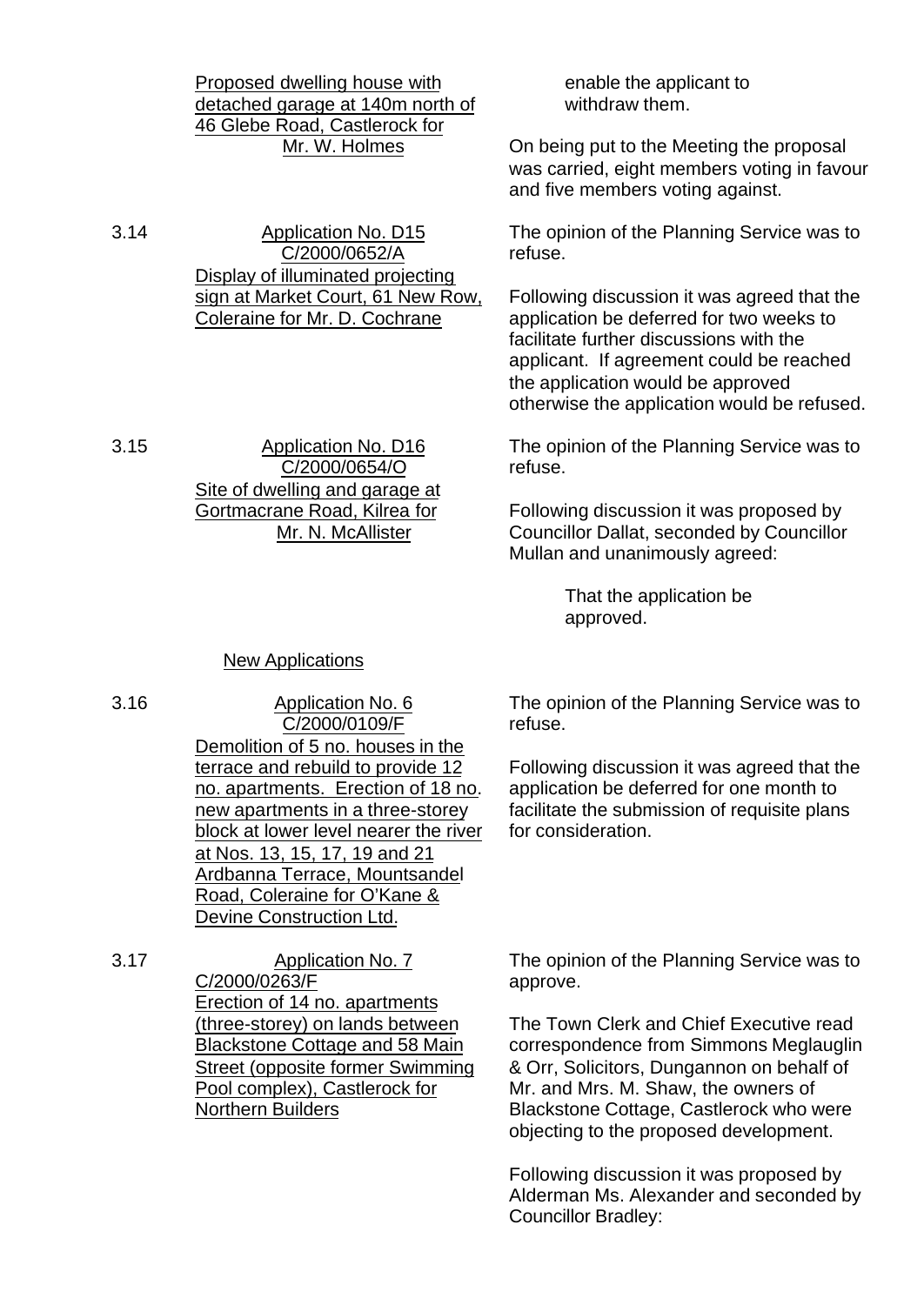That the application be deferred for one month to facilitate further discussions with the applicant.

On being put to the Meeting the proposal was carried, sixteen members voting in favour and no one voting against.

The opinion of the Planning Service was to approve.

It was proposed by Alderman Ms. Alexander and seconded by Councillor Mathews:

> That the application be deferred for one month to facilitate a Council site visit.

As an amendment it was proposed by Alderman Watt and seconded by Alderman King:

> That the application be approved.

On being put to the Meeting the amendment was carried, nine members voting in favour and eight members voting against.

The opinion of the Planning Service was to approve.

It was agreed that the application be approved subject to agreement regarding environmental health concerns.

The opinion of the Planning Service was to approve.

It was agreed that the application be approved subject to conditions attached to a previous application for the site which included the wall along the coastal walk to be finished with stone.

3.18 Application No. 10 C/2000/0506/F Provision of car park with access from The Promenade at The Golf Hotel, Main Street, Castlerock for The Golf Hotel

3.19 Application No. 12 C/2000/0532/F Proposed 62 no. bedroom hotel with ancillary areas and redevelopment of existing public bar adjacent to Londonderry Hotel in order to provide new public house/lounge bar at Londonderry Hotel, 39 – 41 Main Street, Portrush (at junction with No. 2 Atlantic Avenue) for Andras House Ltd.

3.20 Application No. 13 C/2000/0541/F Erection of single storey dwelling at rear of 92, A, B, C, 94 and 96 Strand Road, Portstewart for N.M. Developments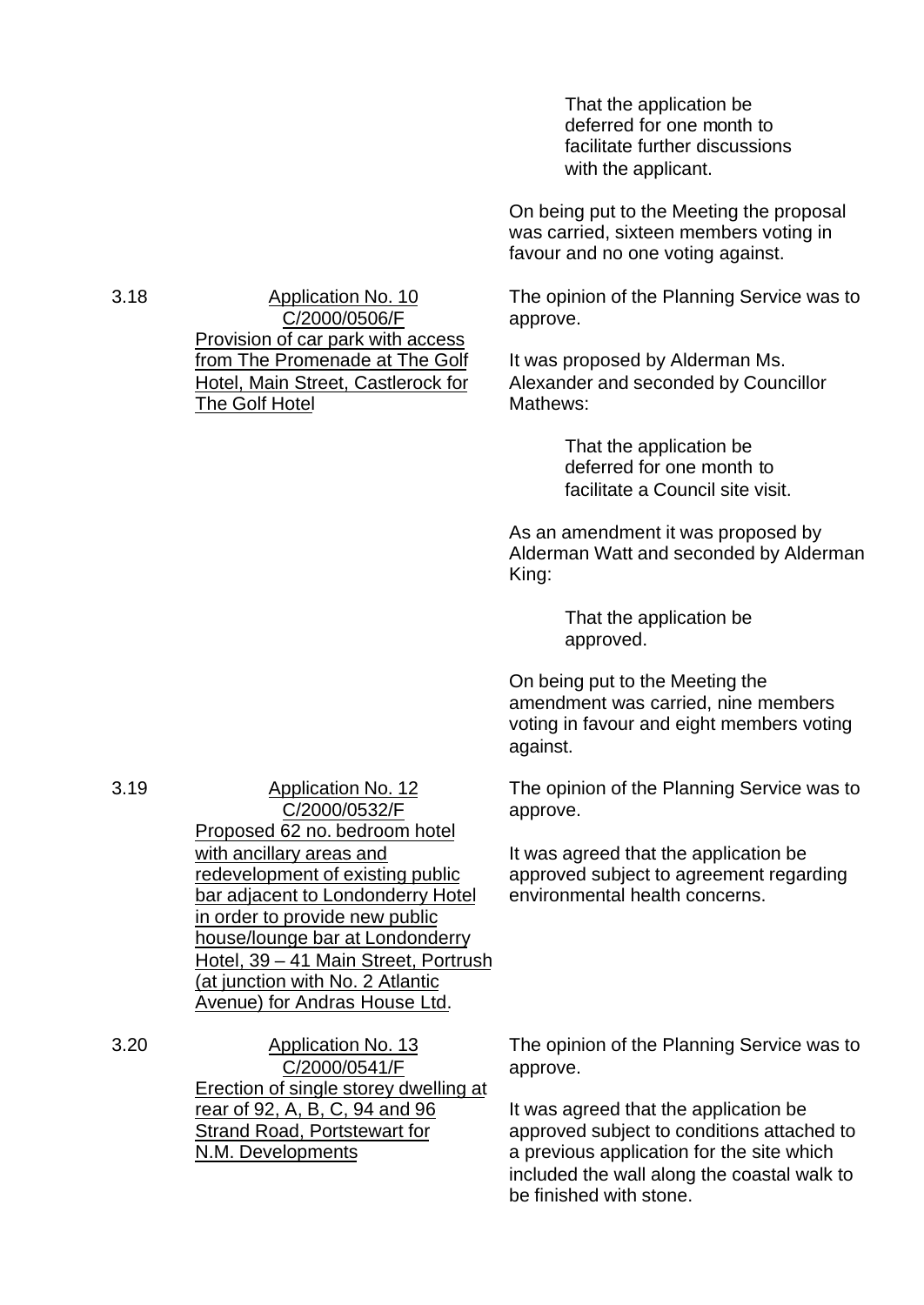| 3.21 | Application No. 14<br>C/2000/0544/F<br>Creation of weir on Lodge Burn,<br>new junior and toddler play area,<br>new path network and stepped<br>accesses, tree and shrub planting,<br>provision of new street furniture and<br>perimeter wall at Anderson Park,<br>Circular Road, Coleraine for<br><b>Coleraine Borough Council</b> | The opinion<br>approve.<br>No further re<br>received with<br>period and th<br>approved.                    |
|------|------------------------------------------------------------------------------------------------------------------------------------------------------------------------------------------------------------------------------------------------------------------------------------------------------------------------------------|------------------------------------------------------------------------------------------------------------|
| 3.22 | <b>Application No. 24</b><br>C/2000/0619/F<br>Construction of 28 no. apartments<br><u>and associated car-parking at</u><br>46-50 Mark Street, Portrush for<br><b>Hughes McMichael</b>                                                                                                                                              | The opinion<br>approve.<br>It was propo<br>Alexander, s<br>and agreed:                                     |
|      |                                                                                                                                                                                                                                                                                                                                    | That t<br>deferr<br>in ord<br>could                                                                        |
| 3.23 | <b>Application No. 32</b><br>C/2000/0663/O<br>Proposed re-development of Nos.<br>51 and 53 Dhu Varren, Portrush to<br><u>provide 14 no. apartments at 51</u><br><u>and 53 Dhu Varren, Portrush for</u><br>P.K. Property Dev. N.I. Ltd.                                                                                             | The opinion<br>refuse.<br>Following dis<br>Alderman Ki<br>Watt:<br>That t<br>deferr<br>facilita<br>with th |
|      |                                                                                                                                                                                                                                                                                                                                    | On being put<br>failed to carr<br>favour and n                                                             |
| 3.24 | <b>Application No. 38</b><br>C/2000/0673/O<br>Dwelling adjacent to 14 Moneysallin                                                                                                                                                                                                                                                  | The opinion<br>refuse.                                                                                     |
|      | Road, Kilrea for Mr. S. O'Neill                                                                                                                                                                                                                                                                                                    | It was propos                                                                                              |

3.25 Application No. 42 C/2000/0679/O Site for dwelling at Coolnasillagh Road, Garvagh for Mr. D. Doherty of the Planning Service was to

presentations had been hin the statutory consultation ne application would be

of the Planning Service was to

sed by Alderman Ms. econded by Councillor Stewart

> he application be ed for one month er that members see the plans.

of the Planning Service was to

scussion it was proposed by ng and seconded by Alderman

> he application be ed for one month to ate further discussions ne applicant.

t to the Meeting the proposal y, three members voting in ine members voting against.

of the Planning Service was to

sed by Councillor Dallat, seconded by Councillor Mullan and agreed:

> That the application be deferred for one month to facilitate a Council site visit.

The opinion of the Planning Service was to refuse.

It was proposed by Councillor Mullan,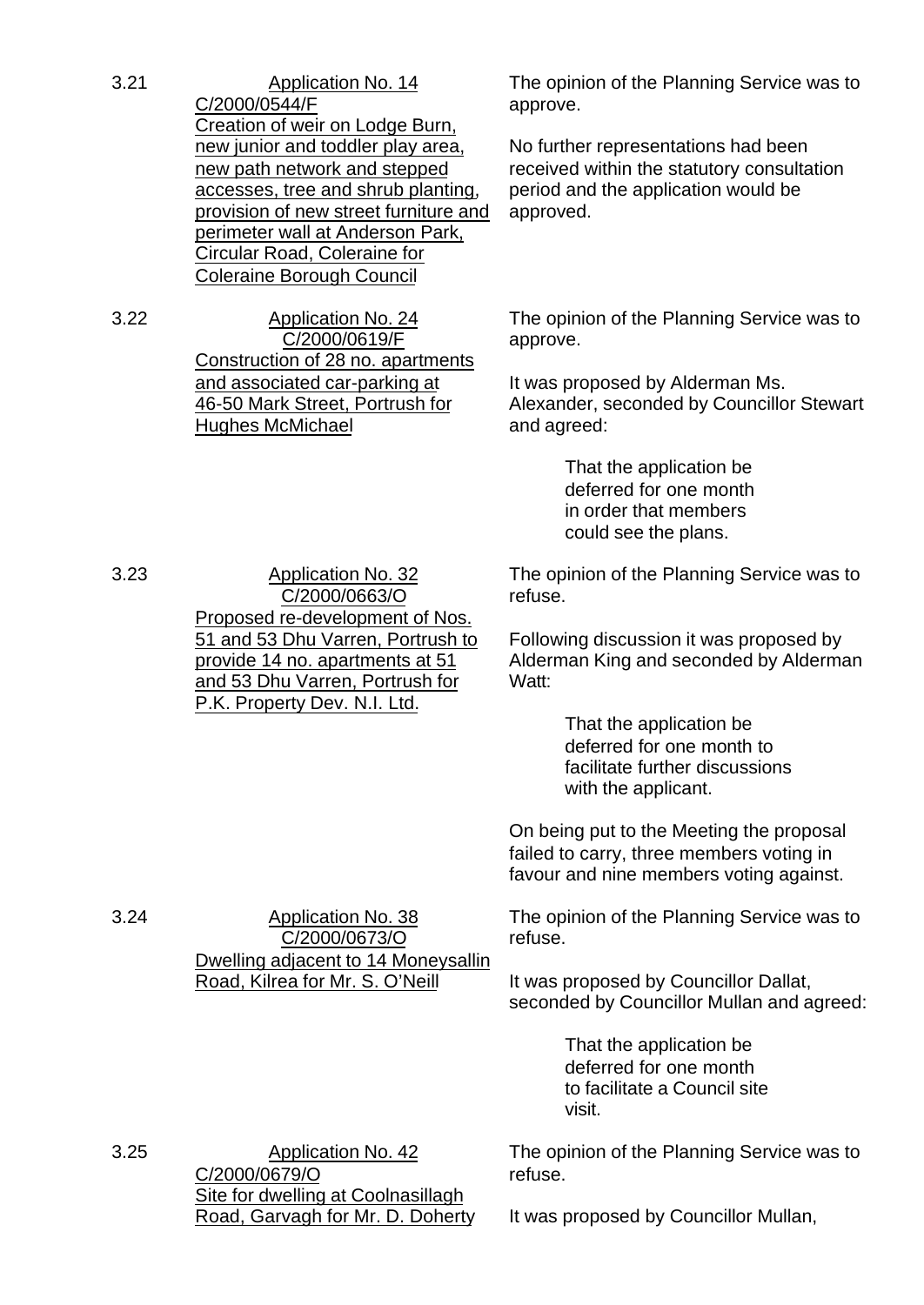## seconded by Councillor Dallat and agreed:

That the application be deferred for one week to facilitate further discussions with the applicant.

The opinion of the Planning Service was to refuse.

It was agreed that the application be deferred for one month to facilitate further discussions with the applicant.

The opinion of the Planning Service was to refuse.

No further representations had been received within the statutory consultation period.

It was proposed by Alderman Watt, seconded by Councillor McClarty and agreed:

> That the application be deferred for two weeks to facilitate further discussions with the applicant.

The opinion of the Planning Service was to refuse.

It was proposed by Alderman Watt, seconded by Councillor Mrs. Black and agreed:

> That the application be deferred for one month to facilitate further discussions with the applicant.

3.29 General Mattters (a) Housing development off Fermoyle Drive and Rathbeg Avenue, Ballycairn, Coleraine.

## **4.0 PLANNING APPLICATION C/00/01293/F NORTHERN IRELAND HOUSING EXECUTIVE CHANGE OF USE FROM AMENITY AREA TO 2 NO. TEMPORARY DECANT SITES**

Read letter from the Planning Service Management Board regarding the above planning application which had been referred for consideration.

3.26 Application No. 43 C/2000/0681/O Site for dwelling on land west of Bratwell Road, Castlerock for Rev. J. McCaughan

3.27 Application No. 53 C/2000/0698/F Proposed development to provide 1 no. block containing 1 no. twostorey house and 2 no. apartments at Site 26 Inishowen Park, Portstewart for M & A Builders

3.28 Application No. 64 C/2000/0721/O Site for dwelling at Ballyhome Road, Bushmills for Mr. S. A. Cochrane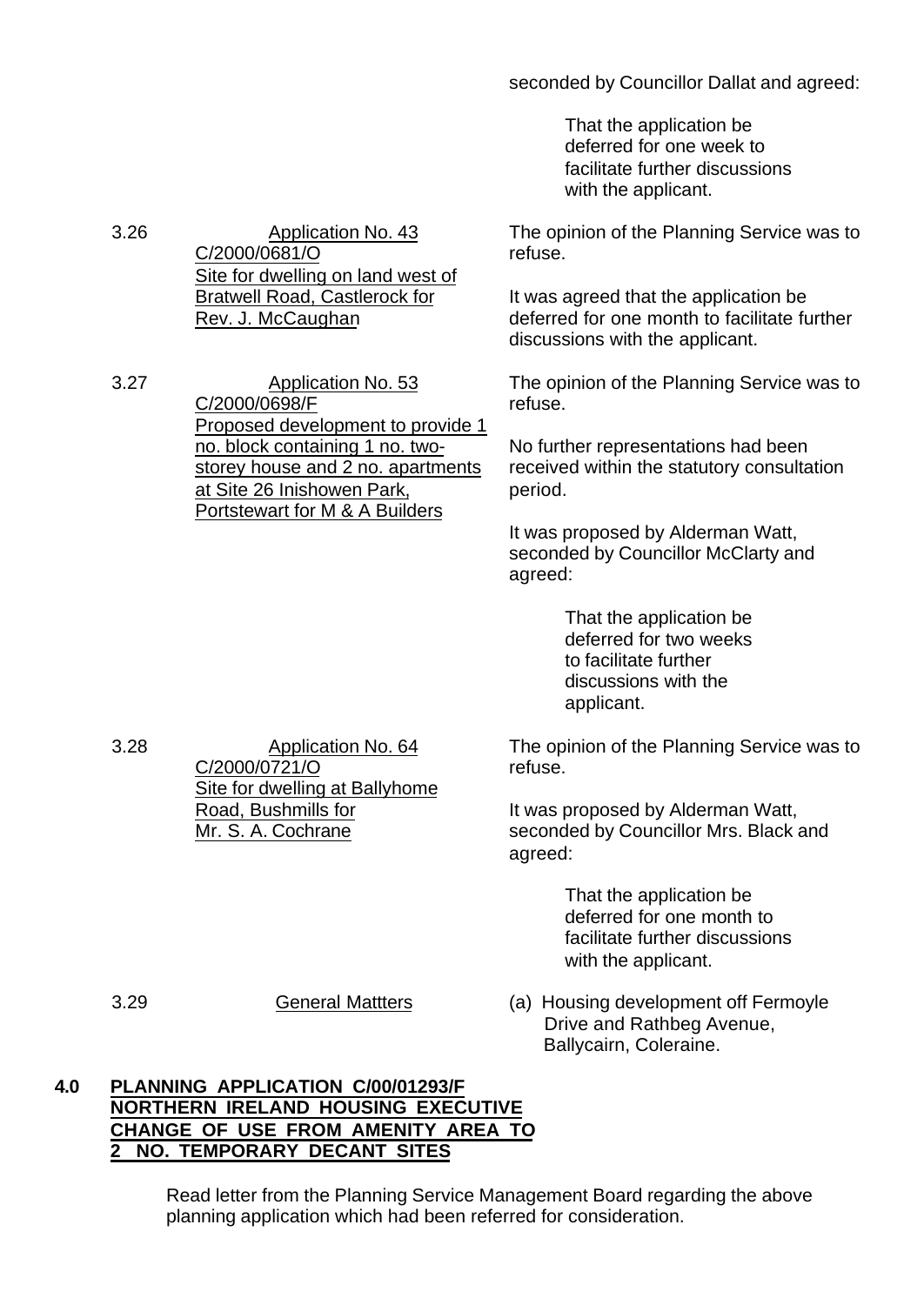The Northern Ireland Housing Executive had now indicated to Planning Service that it was prepared to amend it's proposals as follows:

- (a) All furniture would be stored off the sites;
- (b) Five caravans would be located on each of the greens at Beech Avenue and Laburnum Place;
- (c) A small store would be provided at each caravan for individual washing machines.

The amended proposal would be advertised in the local press for public comment and neighbours re-notified.

The Management Board would welcome the views of Council on the amended proposals.

It was agreed that Council make no further specific comment on the application but would wish to see a resolution to this matter as soon as possible.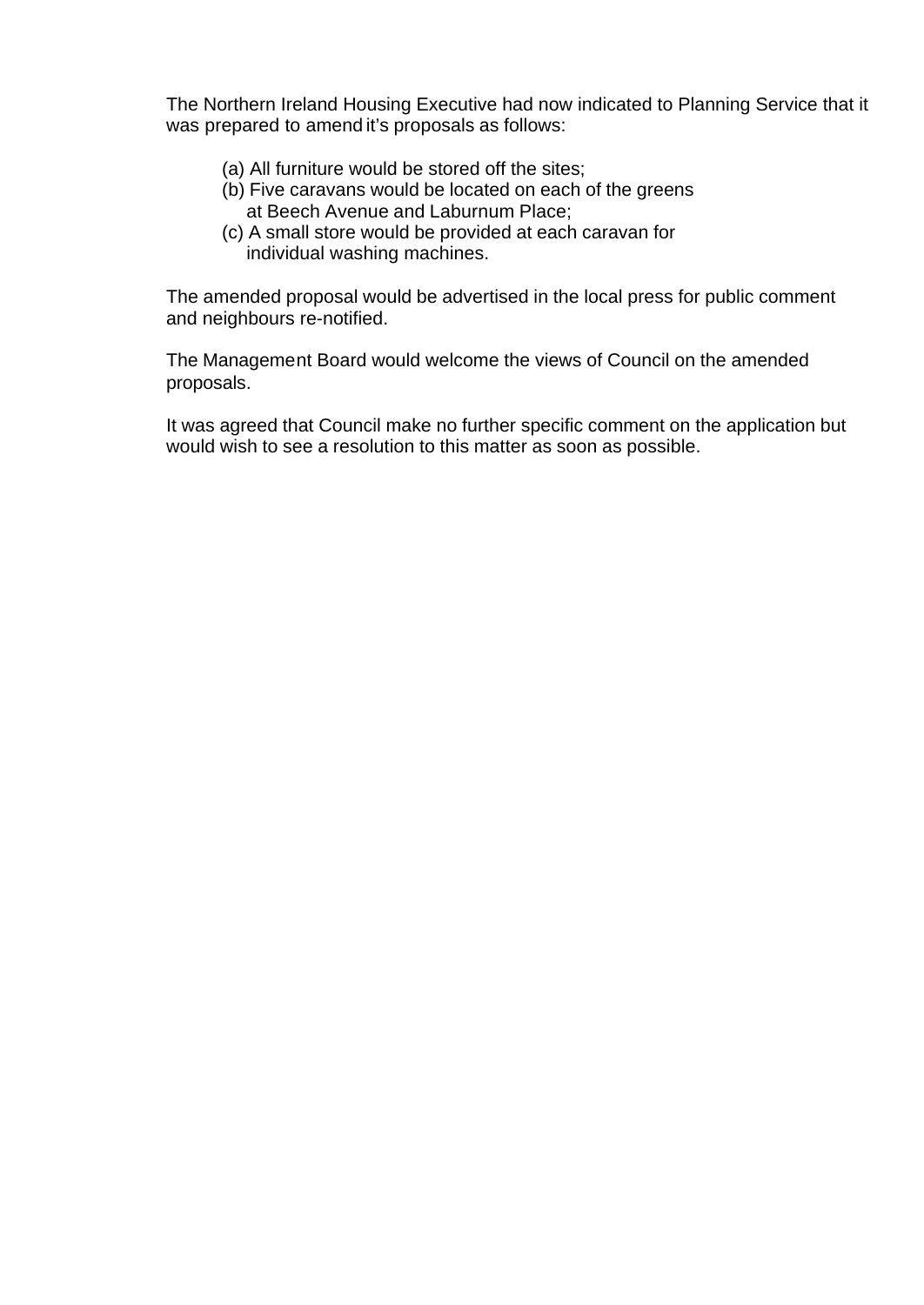# **COMMUNITY/POLICE FORUM**

## **12th October, 2000.**

**Present:** Councillor R. A. McPherson, in the Chair

The Mayor, Councillor E. A. Johnston (Mrs.)

The Deputy Mayor, Councillor B. E. Dempsey (Mrs.)

## **Alderman**

P. E. A. Armitage (Mrs.)

## **Councillors**

| D. D. Barbour       | D. McClarty   |
|---------------------|---------------|
| E. T. Black (Mrs.)  | $($ ltem 1.0) |
| R. S. Bolton        | W. Mathews    |
| O. M. Church (Mrs.) | E. O'Hara     |
| N. F. Hillis        | R. D. Stewart |
|                     |               |

# **Representatives**

| from Other                               |                                                                                                                                                                                                                                                                                                                                                                                                                                                                                                                                                                                                                                                                                                                                                                                                                                                                                                                                                                                                                               |
|------------------------------------------|-------------------------------------------------------------------------------------------------------------------------------------------------------------------------------------------------------------------------------------------------------------------------------------------------------------------------------------------------------------------------------------------------------------------------------------------------------------------------------------------------------------------------------------------------------------------------------------------------------------------------------------------------------------------------------------------------------------------------------------------------------------------------------------------------------------------------------------------------------------------------------------------------------------------------------------------------------------------------------------------------------------------------------|
| <b>Bodies:</b>                           | Mr. L. Gibson – West Bann Development Group<br>Mrs. R. Morrison - Soroptimist International of Coleraine<br>Mr. M. Lindsay - Kilrea Town Hall<br>Mr. O. Houmann - Peter Thompson Hall Management Committee<br>Mrs. J. McKinley - Killowen Mothers' Union<br>Mrs. R. McCay - Killowen Mothers' Union<br>Miss C. Mastris - Coleraine Chronicle<br>Mr. K. White - Coleraine Times<br>Mr. W. D. Archibald - Portstewart Community Forum<br>Ms. Mary Gibson - Kilrea Forum<br>Ms. S. Stewart - Compass Advocacy Group<br>Ms. V. Shorter - Compass Advocacy Group<br>Dr. J. M. Jones - Coleraine and District Road Safety Committee<br>Mr. R. McCartney - Ballyness Park Residents<br>Mr. S. Arbuthnot - Garvagh and District Development Association<br>Mrs. E. Ham - Ballysally Community Association<br>Mr. M. Hunter - Coleraine Community Forum<br>Mrs. I. Leacock – Coleraine Standing Conference of Women's<br>Organisations<br>Mr. J. Moulden - Portrush/Portstewart Road Safety<br>Mr. W. Stewart – Coleraine Youth Office |
| <b>Representative</b><br>from R.U.C.:    | Superintendent A. D. Cousley                                                                                                                                                                                                                                                                                                                                                                                                                                                                                                                                                                                                                                                                                                                                                                                                                                                                                                                                                                                                  |
|                                          |                                                                                                                                                                                                                                                                                                                                                                                                                                                                                                                                                                                                                                                                                                                                                                                                                                                                                                                                                                                                                               |
| <b>Officers in</b><br><b>Attendance:</b> | Town Clerk and Chief Executive and Administrative<br>Assistant                                                                                                                                                                                                                                                                                                                                                                                                                                                                                                                                                                                                                                                                                                                                                                                                                                                                                                                                                                |
| <b>Apologies:</b>                        | Aldermen Ms. Alexander and Watt                                                                                                                                                                                                                                                                                                                                                                                                                                                                                                                                                                                                                                                                                                                                                                                                                                                                                                                                                                                               |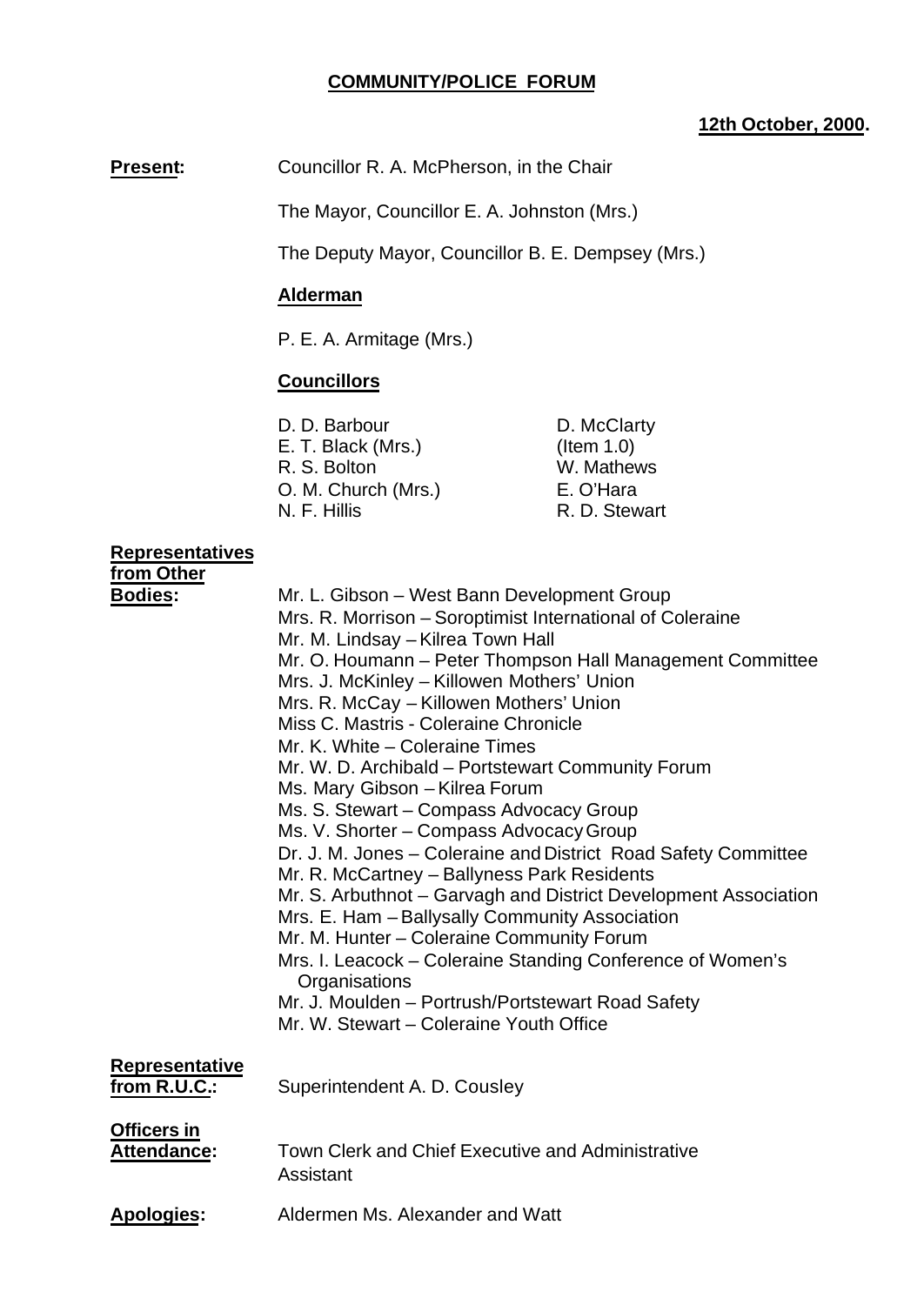Councillors Bradley and McLaughlin Mr. J. F. Murphy - Dominican College Mr. R. S. Forsythe – Coleraine Academical Instutution Mr. E. Brolly – Portrush Regeneration Trust Mr. J. Frizzell – North Coast College Mr. D. Grainger – Coleraine Boys' Secondary School Mr. P. McGowan – St. Joseph's High School Mrs. J. Seaton – Ballysally Community Centre Mrs. A. Kelly – Ballysally Community Centre Mrs. E. Dunbar – Triangle Women's Housing Association Ltd. Mrs. D. Hutchieson – Coleraine High School Mrs. S. Scott – Town Centre Manager Mr. T. McGonigle – Community Development Officer Ms. W. Madden – Portrush Community Forum Miss E. Bell – Portballintrae Residents' Association Mr. B. Lenahan – Loreto College Mrs. P. Halley – Welfare Officer, North East Board Ms. J. Baird - N.I. Housing Executive Fr. B. Mullan – Portstewart Community Forum Ms. A. Watson – Coleraine Women's Aid

## **1.0 PRESENTATION - R.U.C. DOG SECTION**

The Chairman welcomed Constable P. Martin who was in attendance to address the Forum on the work of the R.U.C. Dog Section.

Constable Martin elaborated on the role and remit of the R.U.C. Dog Section in combatting crime and assisting with crowd control at sporting venues.

A varied discussion ensued on this topic during which Constable Martin answered various questions.

The Chairman thanked Constable Martin for his informative address.

## **2.0 CRIME REPORT**

Superintendent Cousley reported on statistics regarding drug seizures, crime and traffic accidents in the area.

Members congratulated Superintendent Cousley on the success achieved in these areas.

Superintendent Cousley answered various questions on these statistics.

### **3.0 NORTH WEST '200' SUB-COMMITTEE - 2001**

The Town Clerk and Chief Executive reported that it was now appropriate to consider the appointment of the North West '200' Sub-Committee for 2001.

It was recommended that the 2001 Sub-Committee be appointed as follows:

The Deputy Mayor Aldermen Ms. Alexander and Mrs. Armitage Councillors Hillis and Stewart together with The Chairman and Vice Chairman of the Police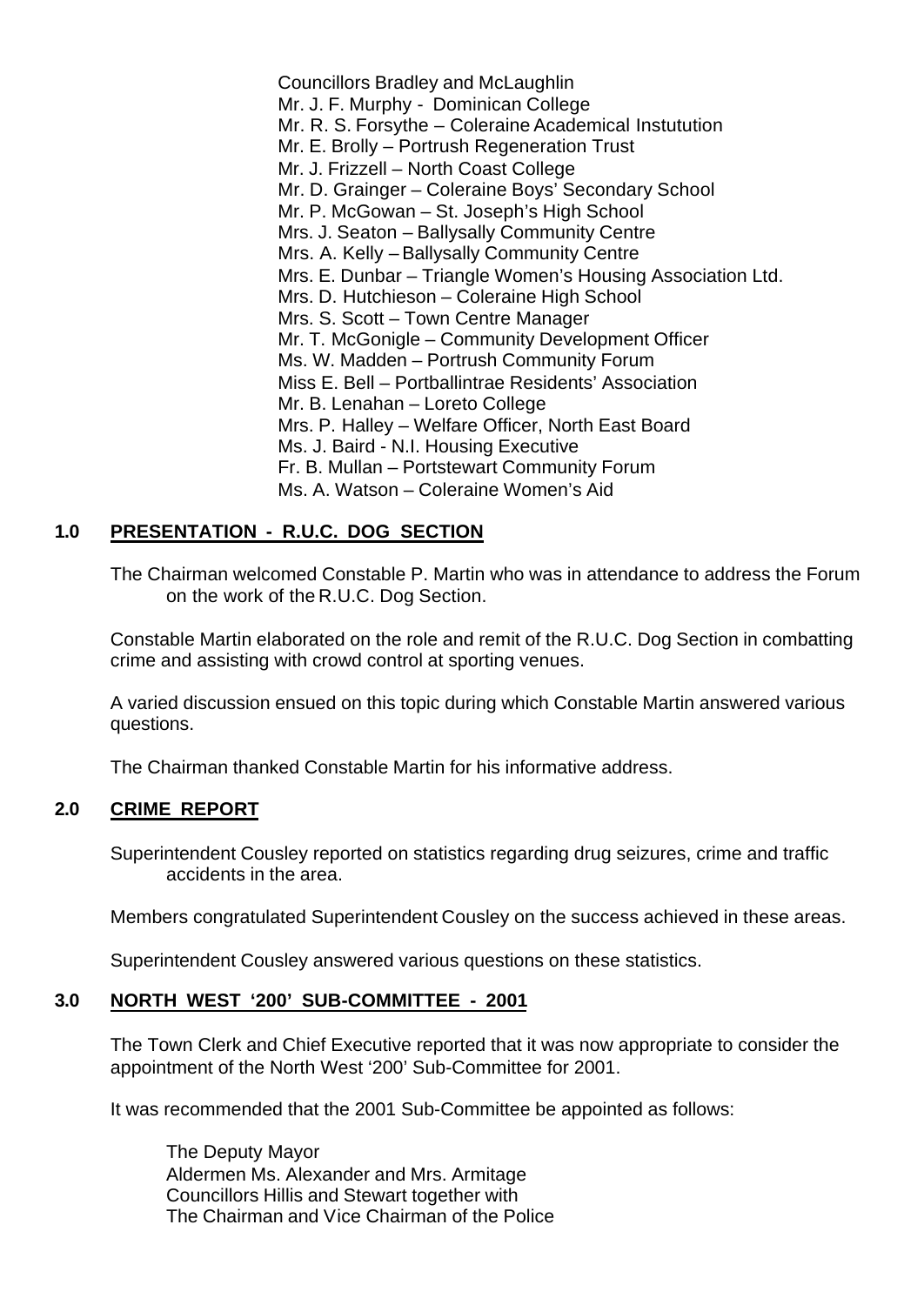Liaison Committee – Councillors McPherson and Mrs. Church.

## **4.0 GENERAL MATTERS**

The following matters were raised:

- 4.1 Burglaries;
- 4.2 General crime;
- 4.3 Crime The Heights, Coleraine;
- 4.4 Traffic System Coleraine;
- 4.5 Junction Garvagh Road/Limavady Road;
- 4.6 Roundabouts layout/proper use;
- 4.7 Traffic speeding Garvagh;
- 4.8 Fog Lamps;
- 4.9 Underage drinking;
- 4.10 Fireworks;
- 4.11 Additional foot patrols.

## **5.0 CONGRATULATIONS**

Members congratulated the R.U.C. on achieving the performance target indicator in relation to public confidence as detailed in the Report on Police Performance in Northern Ireland 1999/2000.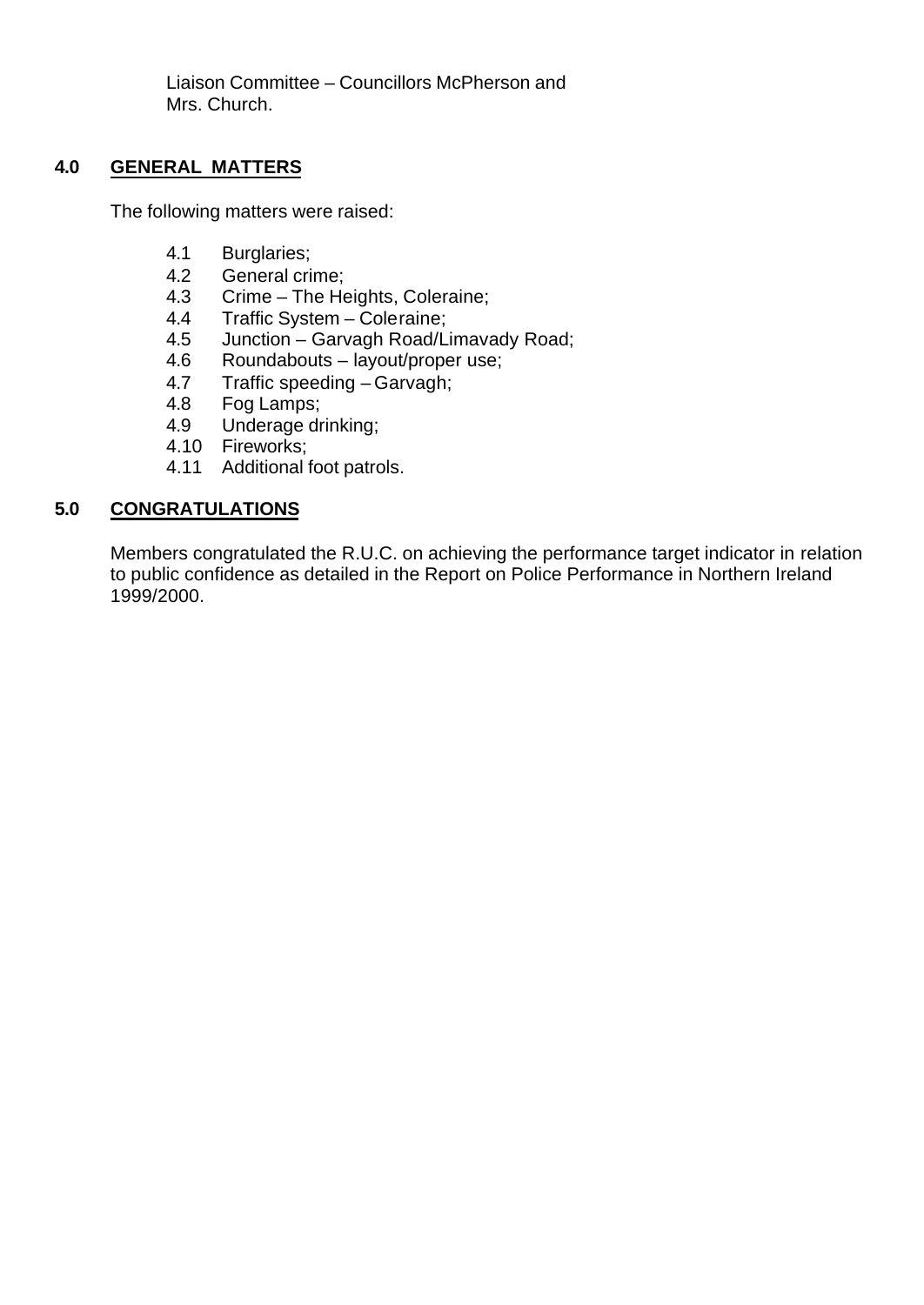# **POLICY AND DEVELOPMENT COMMITTEE**

# **17th October, 2000.**

## **Present:** Councillor D. D. Barbour, in the Chair

The Deputy Mayor, Councillor B. E. Dempsey (Mrs.)

## **Aldermen**

C. S. Alexander (Ms.) W. H. King  $($  Items  $2.2 - 9.1)$  W. J. McClure P. E. A. Armitage (Mrs.) (Items  $1.0 - 5.6$ )

## **Councillors**

R. S. Bolton N. F. Hillis O. M. Church (Mrs.) G. L. McLaughlin W. T. Creelman R. A. McPherson J. J. Dallat R. D. Stewart (Items 2.2 – 10.0)

## **Officers in**

**Attendance:** Town Clerk and Chief Executive, Director of Corporate Services, Head of Development Services (Items 1.0 – 5.6), Tourism and Marketing Officer (Items 1.0

– 5.6), Marketing Executive

(Items  $1.0 - 5.6$ ), Finance Officer (Items  $1.0 - 3.0$ ), Personnel Officer (Items 1.0 – 5.6), Policy Development Officer, Principal Administrative Officer and Administrative Assistant

**Apologies:** The Mayor, Alderman Watt, Councillors Mrs. Black, Bradley, McClarty, Mathews, Mullan and O'Hara

## **1.0 CAUSEWAY AREA PEACE NETWORK**

The Town Clerk and Chief Executive reported that the representative from Causeway Area Peace Network was unable to attend tonight's meeting. Arrangements would be made for a presentation to a future meeting of Committee.

## **2.0 CORPORATE SERVICES REPORT**

The Report of the Director of Corporate Services was considered (previously supplied).

Matters arising:

2.1 Checking of Accounts It was agreed that the Deputy Mayor and Alderman King examine the payments vouchers for the next three month period.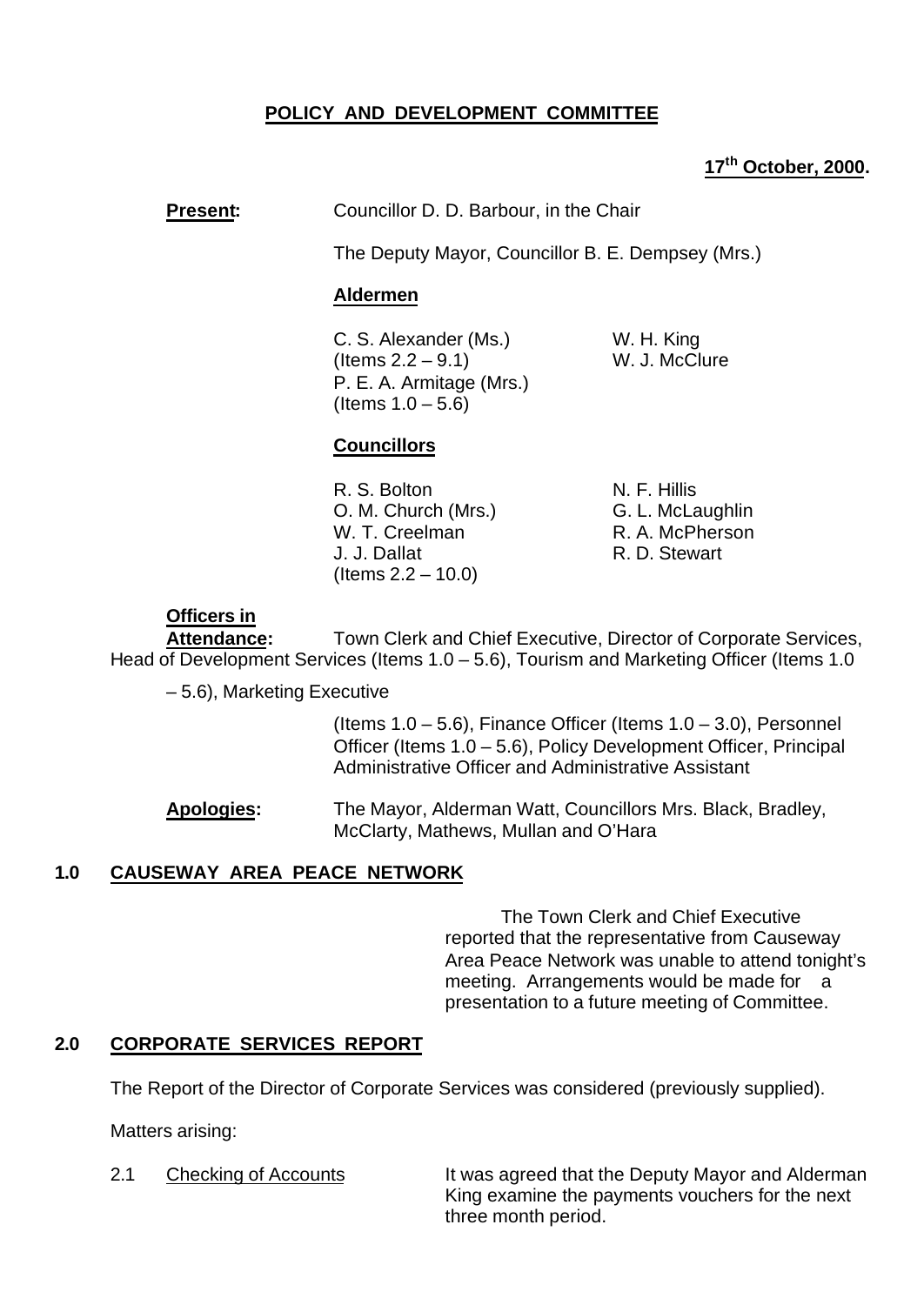2.2 Consultation Paper – Review Consideration was given to the Department of the of Members' Allowances Environment's consultation paper (previously

supplied) on proposals for the amendment of the

current system of Councillors' Allowances.

The National Association of Councillors had issued an official response (copy previously supplied) to the Department on this topic. Council was asked to support this response.

Following a full discussion it was proposed by Councillor Hillis and seconded by Councillor Stewart:

> That Council lend its support to the National Association of Councillors' response.

On being put to the meeting, the proposal was carried by ten votes to one.

2.3 Consultation Paper – Review Consideration was given to the Department of of General Grant the Environment's consultation paper (previously supplied) on proposals for a new formula for distribution of the resources element of general exchequer grant.

> Following discussion it was recommended that the following response should be made to the Department:

- (a) Express concern that the revised proposals would still not enable Council to receive any resources element grant;
- (b) Factors such as student population, day visitors and the diversity of social deprivation within the Borough should be taken into account.
- 

That Council contribute £5,000 to the Northern Ireland Hospice – Coleraine Support Group for 2000/01.

2.5 Revision of Charges - Consideration was given to information, as Caravan Parks **Caravan Parks** detailed in the report, on revision of charges at

2.4 Northern Ireland Hospice - Recommended: Coleraine Support Group

Council's Caravan Parks for the 2001 season.

Recommended: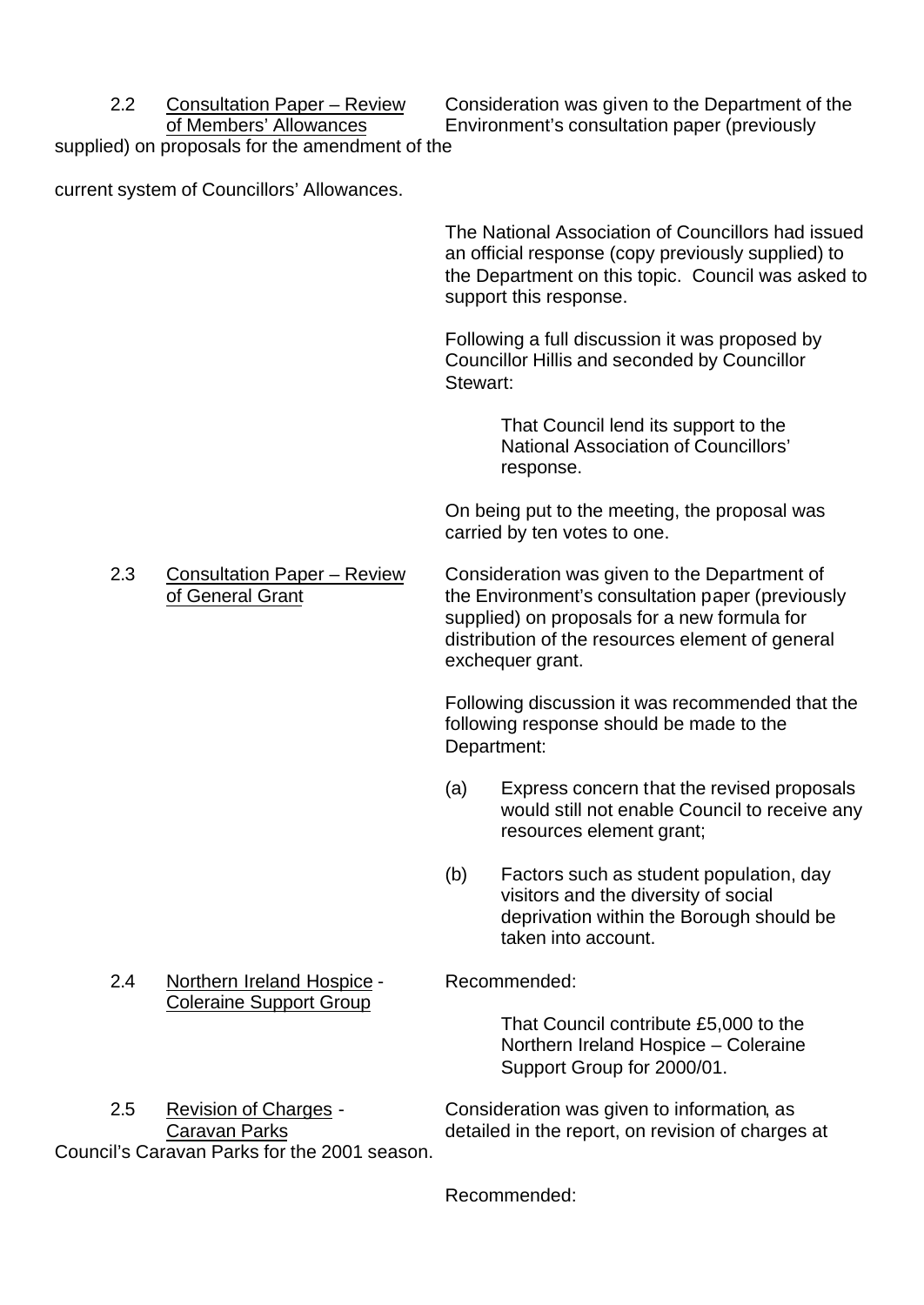## That the following revised charges apply for the 2001 season:

|     |                         |                                 |         | for the 2001 season:<br>Vans up to 30 Feet                                             | <b>Vans Over 30 Feet</b>                                                                                                                           |
|-----|-------------------------|---------------------------------|---------|----------------------------------------------------------------------------------------|----------------------------------------------------------------------------------------------------------------------------------------------------|
|     |                         |                                 |         | £                                                                                      | £                                                                                                                                                  |
|     |                         | Site Fee<br><b>VAT</b><br>Rates |         | 665.00<br>116.37<br>81.63                                                              | 780.00<br>136.50<br>93.50                                                                                                                          |
|     |                         |                                 |         | 863.00<br>=====                                                                        | 1010.00<br>======                                                                                                                                  |
|     |                         |                                 | (b)     | <b>Touring Caravans</b>                                                                |                                                                                                                                                    |
|     |                         |                                 |         | No increase in these charges was<br>recommended.                                       |                                                                                                                                                    |
|     |                         |                                 |         | follows:                                                                               | The nightly charges would remain as                                                                                                                |
|     |                         |                                 |         | £12 per night (£11 for sites without<br>week of the North West '200'.                  | electricity) and £15 per night during the                                                                                                          |
| 2.6 | Accounts                |                                 |         |                                                                                        | Committee noted that creditors' payments, as<br>per lists circulated, had been issued as follows:                                                  |
|     |                         |                                 |         | Revenue A/C - £1,331,933.07<br>Capital A/C - £793,503.07                               |                                                                                                                                                    |
|     | <b>Personnel</b>        |                                 |         |                                                                                        |                                                                                                                                                    |
| 2.7 | <b>Appeal Panel</b>     |                                 |         |                                                                                        | It was agreed that Aldermen Ms. Alexander and<br>McClure and Councillor McLaughlin be appointed<br>to a panel to hear an appeal against dismissal. |
| 2.8 | <b>New Appointments</b> |                                 |         | and Selection:                                                                         | The following appointments had been made in<br>accordance with the Local Government Staff<br>Commission's Code of Procedure on Recruitment         |
|     |                         |                                 |         | <b>Chief Executive's Department</b>                                                    |                                                                                                                                                    |
|     |                         |                                 |         | <b>Part-Time Tourist Information Assistant</b><br>(Replacement) – Mrs. W. E. Bucukoglu |                                                                                                                                                    |
|     |                         |                                 |         | <b>Leisure Services Department</b>                                                     |                                                                                                                                                    |
|     |                         |                                 | Simpson |                                                                                        | Centre Attendant (Replacement) – Mr. D. W.                                                                                                         |
| 2.9 | For Information         |                                 |         |                                                                                        | The Director of Corporate Services included                                                                                                        |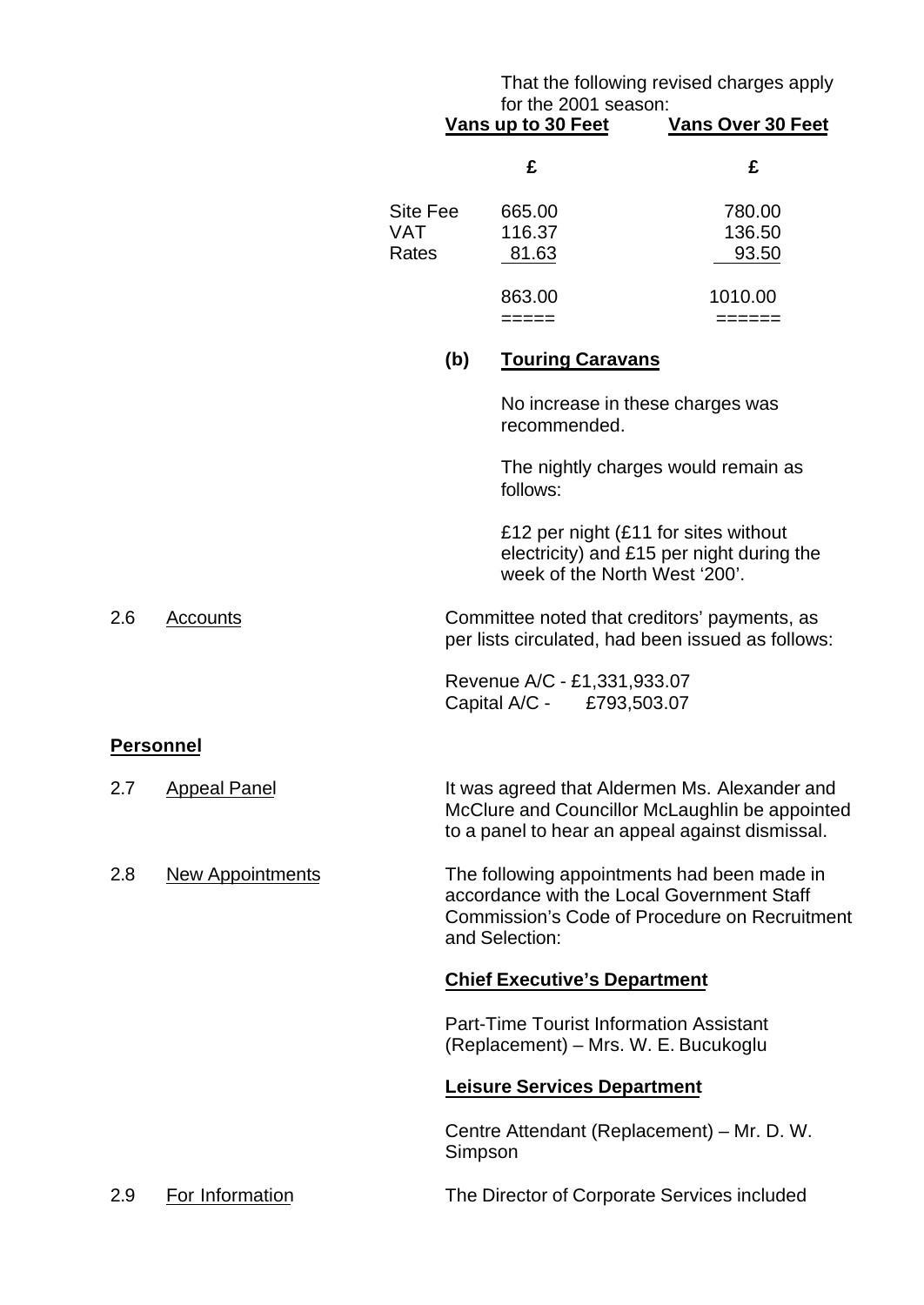information in his report on the following:

Christmas Holidays 2000

# **3.0 PRINCIPAL ADMINISTRATIVE OFFICER**

Members welcomed Mr. Miller on his return to work following illness.

Mr. Miller thanked members for their kind wishes during his absence.

## **4.0 CAUSEWAY EPILEPSY SUPPORT GROUP**

The Chairman welcomed Mr. D. Gilmour and Ms. J. Wray from the Causeway Epilepsy Support Group who were in attendance to address Committee.

Mr. Gilmour outlined the role and remit of the Support Group. Council was asked to support the Group in their aim to achieve specific services for people with epilepsy. Initially the Group wished the Causeway Trust to appoint an Epilepsy Link Nurse.

Discussion ensued on this topic during which the representatives answered members' questions.

Council is recommended to write to the Causeway Trust supporting the case for the appointment of a Link Nurse.

The Chairman thanked Mr. Gilmour and Ms. Wray for attending after which they withdrew.

# **5.0 DEVELOPMENT SERVICES REPORT**

The Report of the Head of Development Services was considered (previously supplied).

Matters arising:

| .51 | <b>CORE Network – Progress</b>                              | Committee noted information, as detailed in the  |  |  |  |  |  |
|-----|-------------------------------------------------------------|--------------------------------------------------|--|--|--|--|--|
|     | Report                                                      | report, regarding specific benefits to companies |  |  |  |  |  |
|     | in the Borough as a result of the work of the CORE Network. |                                                  |  |  |  |  |  |
|     |                                                             |                                                  |  |  |  |  |  |
| 52  | Bio-Northern Ireland                                        | Committee noted information, as detailed in the  |  |  |  |  |  |

|     | Conference $-1st - 3rd$<br>October, 2000 | report, regarding the recent Bio-Northern Ireland<br>Conference.                                                                                                                                                                   |
|-----|------------------------------------------|------------------------------------------------------------------------------------------------------------------------------------------------------------------------------------------------------------------------------------|
|     |                                          | Members congratulated the officers on the success<br>of the event.                                                                                                                                                                 |
| 5.3 | <b>Corporate Marketing</b>               | The Tourism and Marketing Officer and Marketing<br>Executive gave a presentation on the progress of<br>corporate marketing activities together with an<br>update on media relations, press and PR activity<br>(report circulated). |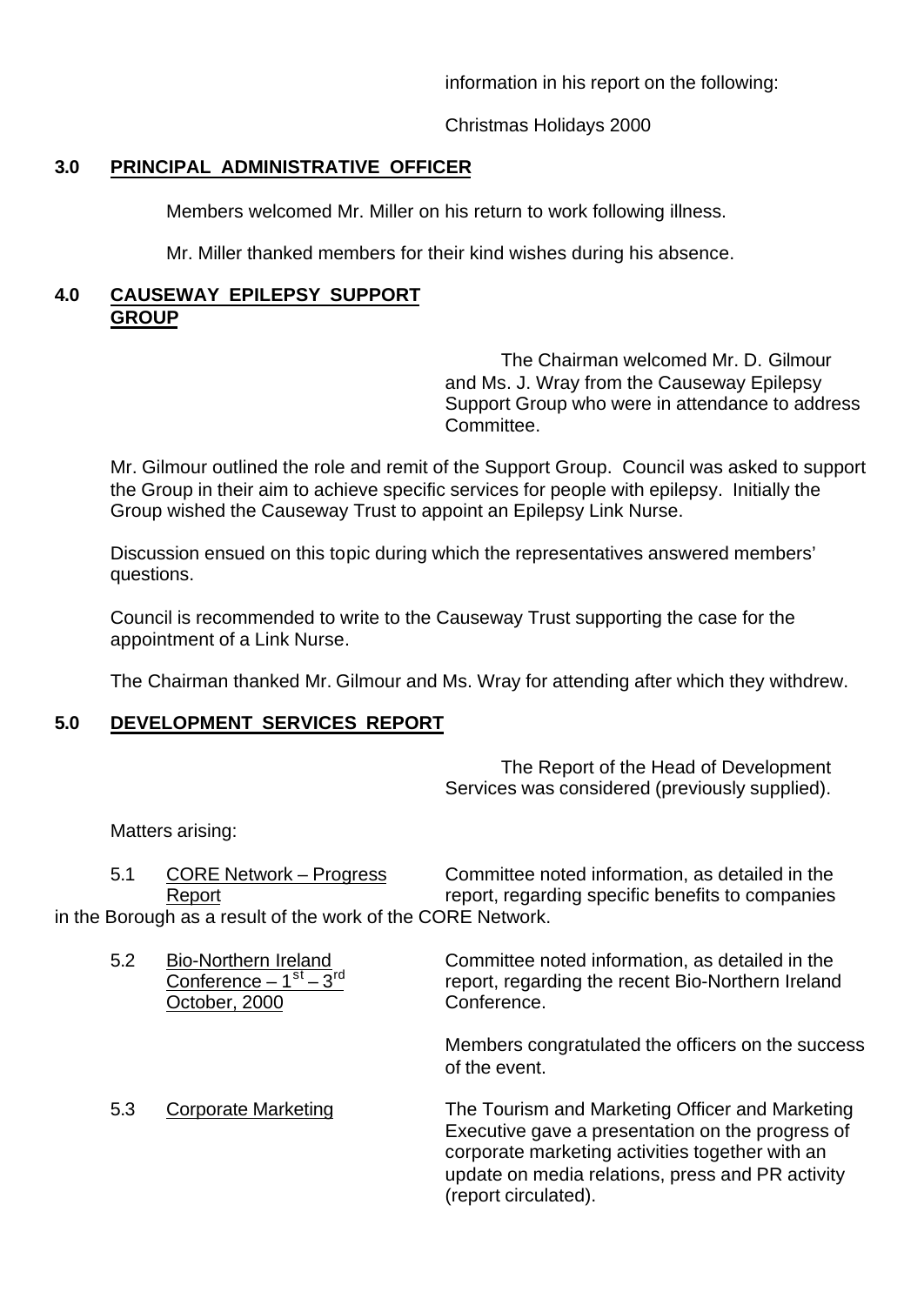Members thanked and congratulated the officers for their informative presentation and the progress achieved in Year 1.

| 5.4 | Causeway Initiative - Pilot<br><b>Sustainable Tourism Support</b><br>Scheme | Committee noted information, as detailed in the<br>report, on the Causeway Initiative - Pilot Sustain-<br>able Tourism Support Scheme.                                                      |
|-----|-----------------------------------------------------------------------------|---------------------------------------------------------------------------------------------------------------------------------------------------------------------------------------------|
| 5.5 | Tourism Figures 1999                                                        | Consideration was given to information, as<br>detailed in the report, on the Northern Ireland Tourist Board's Local Authority Tourism Estimates<br>for 1999 and the contents noted.         |
| 5.6 | Northern Ireland Farming<br>Industry                                        | Committee noted the contents of a statement<br>(previously supplied) from the Chairman of                                                                                                   |
|     |                                                                             | Committee regarding Council's participation in a joint delegation to lobby the Minister of Agriculture<br>and Rural Development regarding the plight of the<br>Province's farming industry. |

#### **6.0 RAILWAYS TASK FORCE - INTERIM REPORT**

Consideration was given to the Interim Report of the Railways Task Force (previously supplied).

The Town Clerk and Chief Executive reported on the announcement regarding funding for railways in the Northern Ireland budget for 2001/2002.

Committee congratulated the Town Clerk and Chief Executive for his work regarding the Northern Corridor Railways Group.

It was agreed that the Group should continue to lobby for the enhancement of the Belfast/ Londonderry rail-link.

## **7.0 NOMINATIONS FOR INDEPENDENT MEMBERS OF THE POLICING BOARD**

Consideration was given to correspondence from the Northern Ireland Office and Pricewaterhouse Coopers (previously supplied) inviting Council to nominate persons for consideration for appointment as independent members of the new Policing Board.

Recommended:

That Councillor McPherson be nominated for appointment to the Policing Board.

## **8.0 REMEMBRANCE DAY ARRANGEMENTS - SUNDAY, 12TH NOVEMBER, 2000**

It was noted that the main body of Council would attend at Kilrea.

Recommended:

That the following members represent Council at the undernoted Remembrance Day Ceremonies: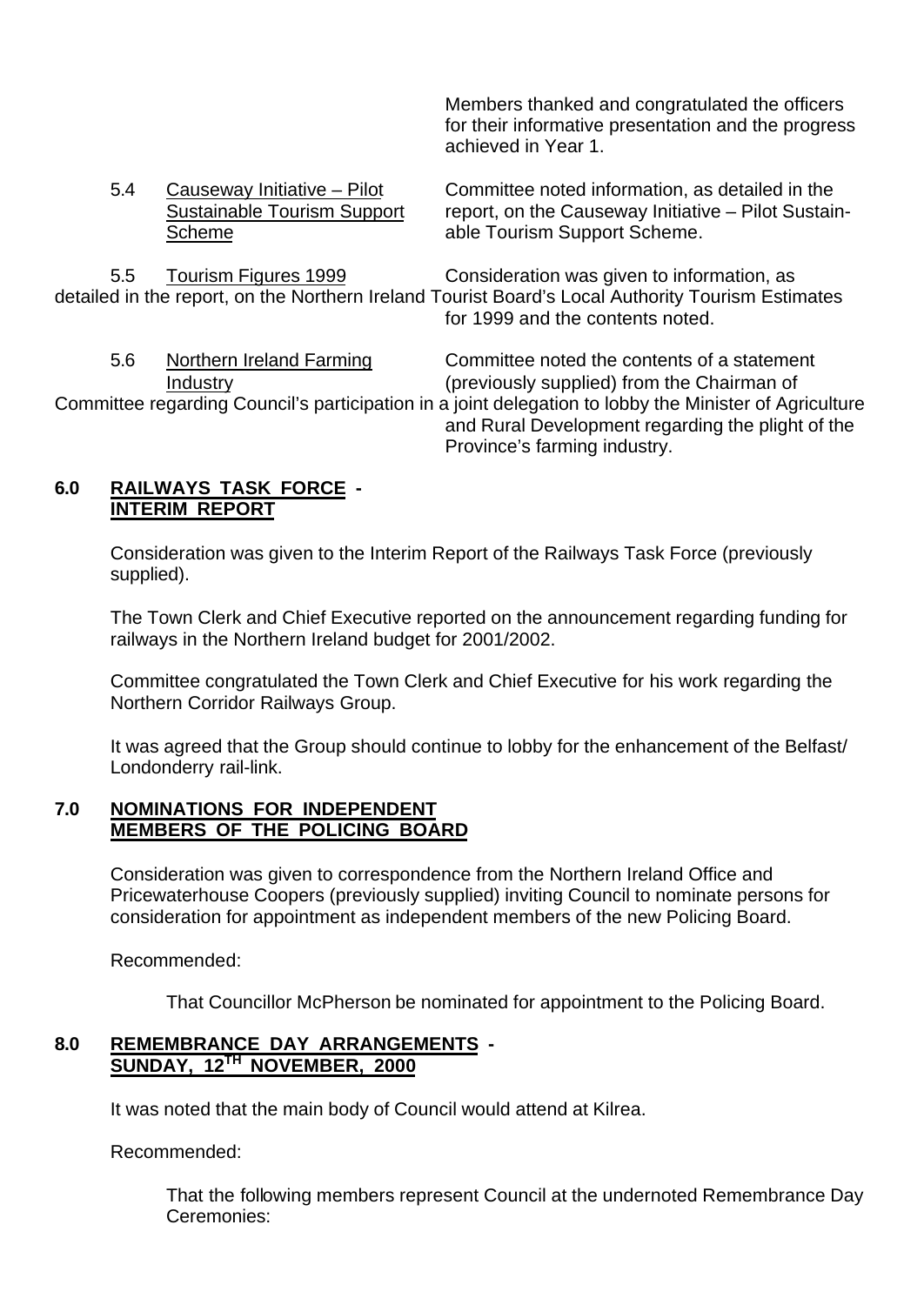| <b>Councillor Mrs. Church</b> |
|-------------------------------|
|                               |
| <b>Councillor Creelman</b>    |
|                               |

## **9.0 LAND AND PROPERTY**

9.1 Coleraine Hospital and Reported that the Valuation and Lands Agency Grounds had advised that disposal procedures had been initiated regarding lands at Coleraine Hospital.

> Council was requested to indicate whether it was interested in purchasing these lands.

Following discussion it was recommended that Council write to the Causeway Trust seeking clarification of the extent of the lands being offered for sale.

9.2 Cloonavin, 41 Portstewart Reported that Cloonavin had been sold by public Road, Coleraine auction on 6<sup>th</sup> October, 2000 for £1.525 million with a completion date of 26<sup>th</sup> January, 2001.

> The purchaser was Mr. Seymour H. Sweeney, Seaport Lodge, Portballintrae.

Noted.

# **10.0 STAFF RESOURCES**

Consideration was given to the Town Clerk and Chief Executive's Report (previously supplied) on staff resources.

A review of short and medium term staff requirements had been carried out within the five Council departments. This review had been prompted, not only by the clear need to allocate more resources to meet statutory and prescriptive demands, but also by the continuing desire to be more proactive in the overall promotion and development of the Borough.

The proposed posts had been categorised as follows:

Category I - needed urgently/recruitment should commence immediately Category II - recruitment should be carried out during the 2001/2002 year as appropriate

The overall requirements were as follows:

| Department | ∴ategory | `ategory. |
|------------|----------|-----------|
|            |          |           |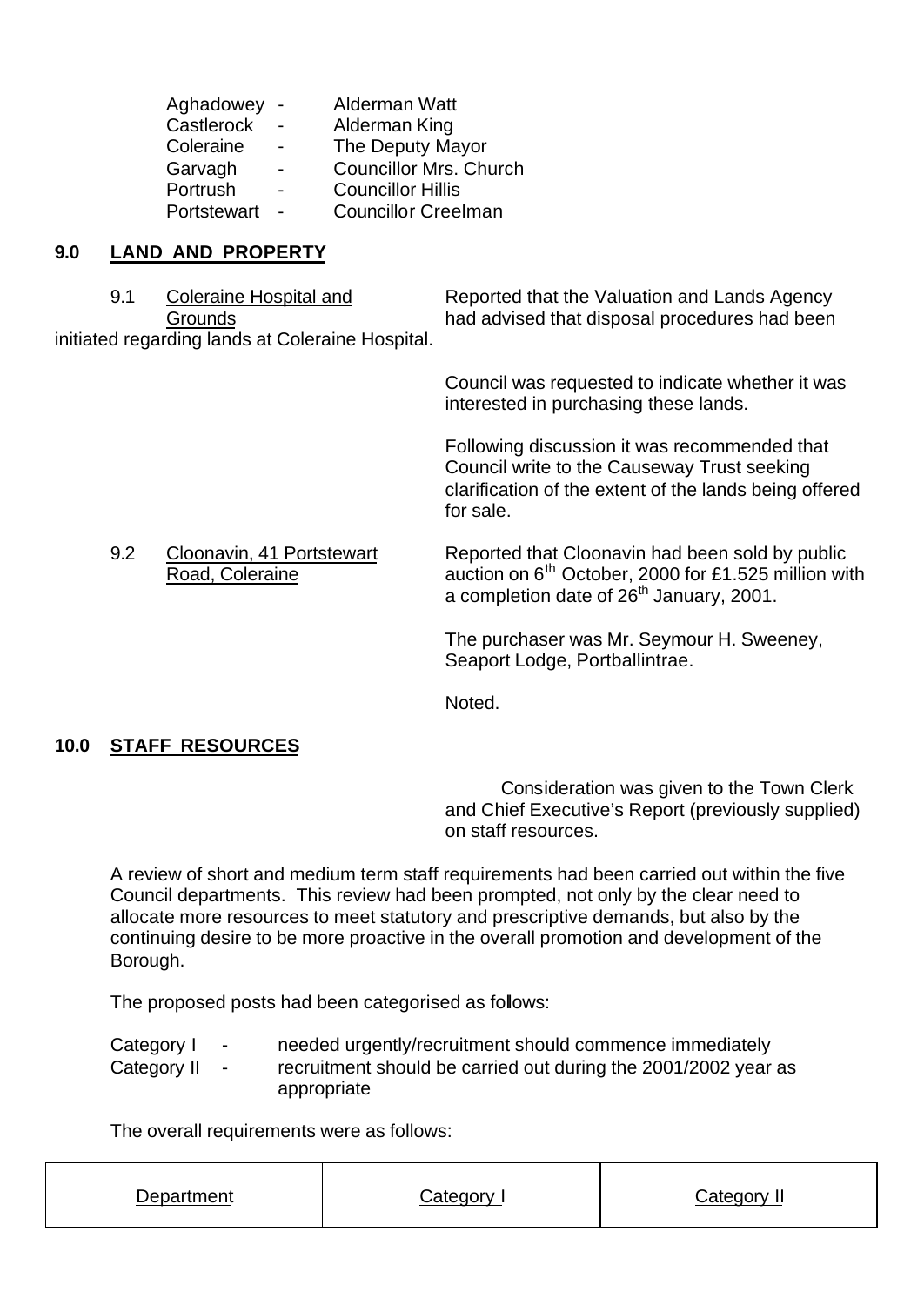| <b>Technical Services</b>         | <b>Administrative Officer</b>                                                                                                   | <b>Enforcement Officer</b> |  |
|-----------------------------------|---------------------------------------------------------------------------------------------------------------------------------|----------------------------|--|
| <b>Technical Services</b>         | <b>Environment Officer</b>                                                                                                      |                            |  |
| Leisure Services                  | <b>Clerical Officer</b>                                                                                                         |                            |  |
| <b>Corporate Services</b>         | <b>Clerical Officer</b>                                                                                                         | <b>Accounts Officer</b>    |  |
| <b>Environmental Health</b>       | <b>Clerical Officer</b>                                                                                                         |                            |  |
| <b>Town Clerk/Chief Executive</b> | <b>Community Project Officer</b><br><b>Administrative Officer</b><br><b>Administrative Assistant</b><br><b>Clerical Officer</b> |                            |  |
| General                           |                                                                                                                                 | Four annual placements     |  |
| <b>Estimated Annual</b><br>Cost   | £120,000                                                                                                                        | £80,000                    |  |

Following discussion it was proposed by the Deputy Mayor, seconded by Councillor Mrs. Church and recommended:

That Council approve these appointments.

## **11.0 POLICE AUTHORITY FOR NORTHERN IRELAND - SURVEY OF LOCAL COUNCILS**

Members were requested to complete, on an individual basis, a questionnaire (previously supplied) issued by the Police Authority regarding policing priorities in their area.

Noted.

## **12.0 TV LICENSING - NORTHERN IRELAND**

Read letter from the Head of TV Licensing Northern Ireland advising Council of the next phase of activity in the Province aimed at eliminating TV licence evasion. This would involve increased use of their fleet of detector vans and establishment of working partnerships with interested groups.

Noted.

## **3.0 ANNUAL BUILDING CONTROL CONVENTION - 16TH - 17TH NOVEMBER, 2000**

Reported that the Annual Building Control Convention would be held this year in the Canal Court Hotel, Newry – 16th – 17th November, 2000.

Recommended: